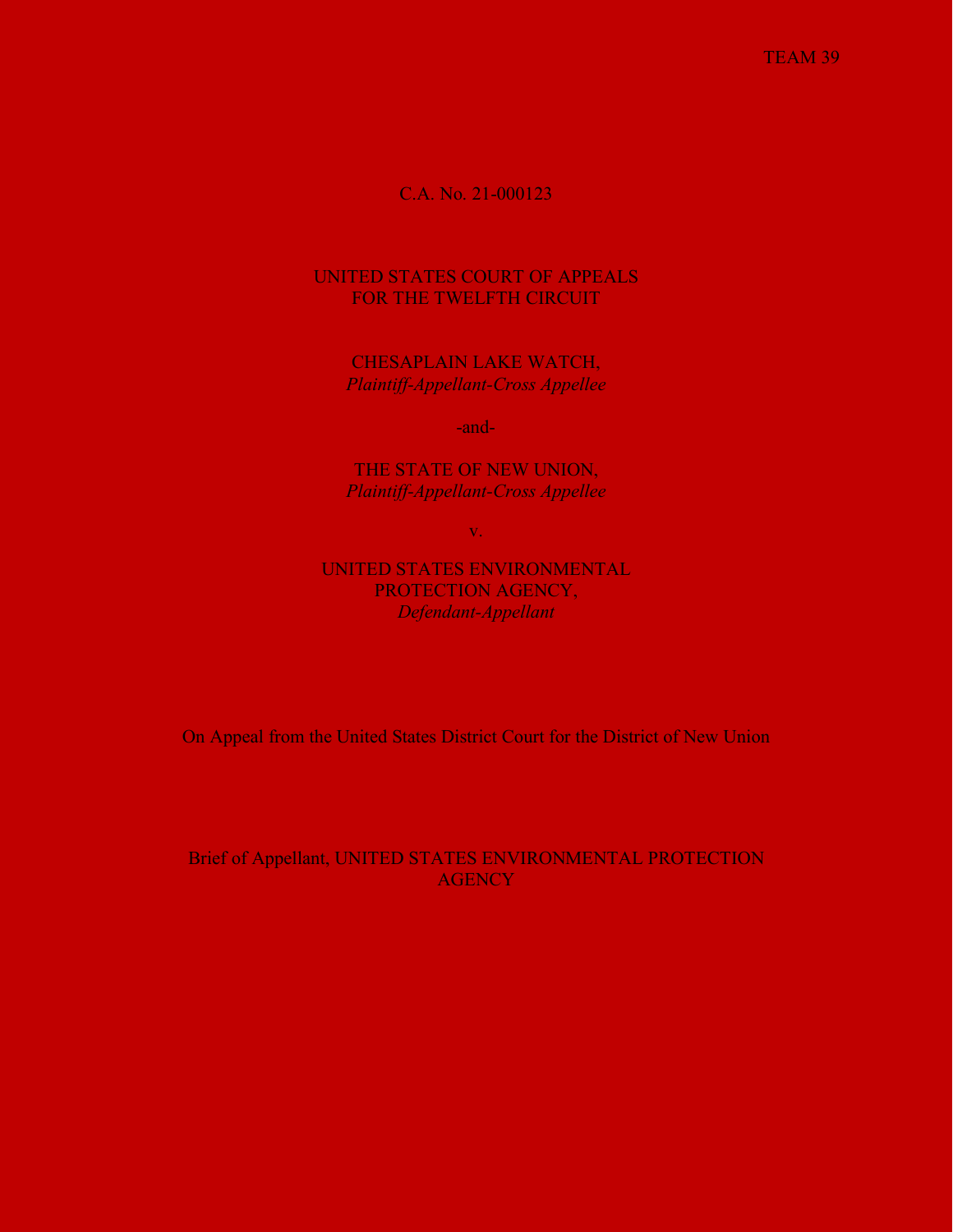|  | <b>TABLE OF CONTENTS</b> |
|--|--------------------------|
|--|--------------------------|

| $\mathbf{I}$ . |                                                                                                                                                                                                                                              |  |
|----------------|----------------------------------------------------------------------------------------------------------------------------------------------------------------------------------------------------------------------------------------------|--|
| II.            |                                                                                                                                                                                                                                              |  |
| III.           |                                                                                                                                                                                                                                              |  |
|                |                                                                                                                                                                                                                                              |  |
|                |                                                                                                                                                                                                                                              |  |
|                |                                                                                                                                                                                                                                              |  |
| I.             | The District Court Erred in Determining the EPA's Determination to Reject the<br>New Union Chesaplain Watershed Phosphorus TMDL and Adopt its own TMDL<br>and Implementation Plan for the Lake Chesaplain Watershed is Ripe for Judicial     |  |
|                | A.                                                                                                                                                                                                                                           |  |
|                | There is insufficient evidence of potential hardship withholding court<br><b>B.</b>                                                                                                                                                          |  |
| II.            | The EPA's Interpretation of the Ambiguous "Total Maximum Daily Load" was<br>Reasonable, and thus Passes Chevron Review, as it was in Direct Alignment with<br>Precedent, Legislative Intent, and Scientific Necessity to Control Water       |  |
| III.           | EPA's TMDL and CWIP is Consistent with the Requirements of the CWA and                                                                                                                                                                       |  |
|                | $\mathsf{A}$ .                                                                                                                                                                                                                               |  |
|                | Phased in percentages do not violate the Clean Water Act. 25<br>B.                                                                                                                                                                           |  |
| IV.            | The EPA's Incorporation of Nonpoint Source Best Management Practices to<br>Offset Point Source Reductions was not Arbitrary and Capricious, as no Authority<br>on Point Suggests Implementation Plans are Required in 40 C.F.R. § 130.2(i)28 |  |
|                |                                                                                                                                                                                                                                              |  |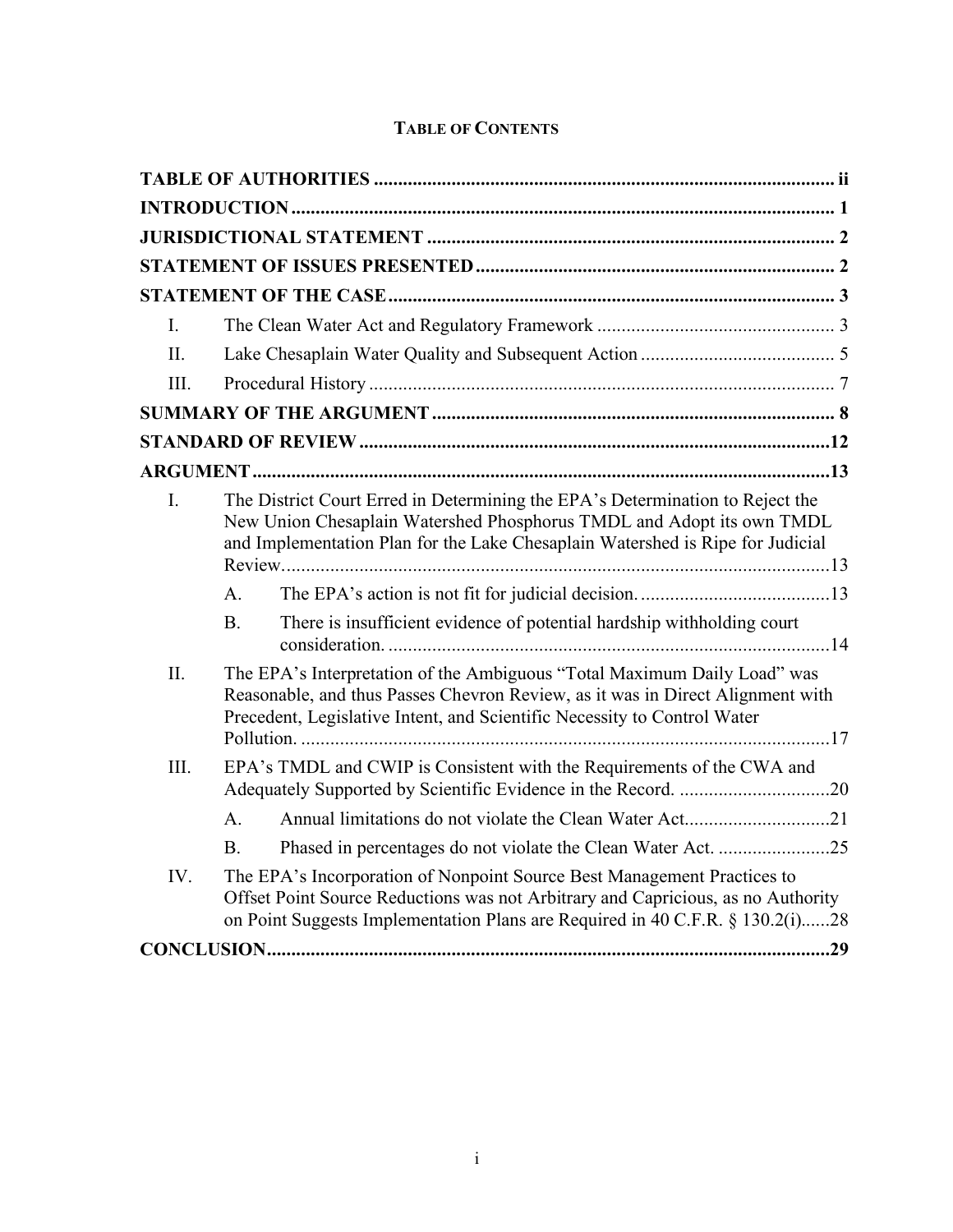# **TABLE OF AUTHORITIES**

<span id="page-2-0"></span>

| <b>Cases</b>                                                           |
|------------------------------------------------------------------------|
| Abbott Lab'ys v. Gardner,                                              |
|                                                                        |
| Am. Farm Bureau Fed'n v. EPA,                                          |
|                                                                        |
| Anacostia Riverkeeper v. Jackson,                                      |
|                                                                        |
| Ark. Okla.,                                                            |
|                                                                        |
| Bethlehem Steel Corp. v. Train,                                        |
|                                                                        |
| Bowman Transp., Inc. v. Ark.—Best Freight System, Inc.,                |
|                                                                        |
| Bravos v. Green,                                                       |
|                                                                        |
| Bullard v. Blue Hills Bank,                                            |
|                                                                        |
| Chevron USA, Inc. v. Nat. Res. Def. Council, Inc.,                     |
|                                                                        |
| City of Arcadia v. EPA,                                                |
|                                                                        |
| Conservation Law Found. V. EPA,                                        |
| 2016 U.S. Dist. LEXIS 172117, 2016 WL 7217628 (D.R.I Dec. 13, 2016) 29 |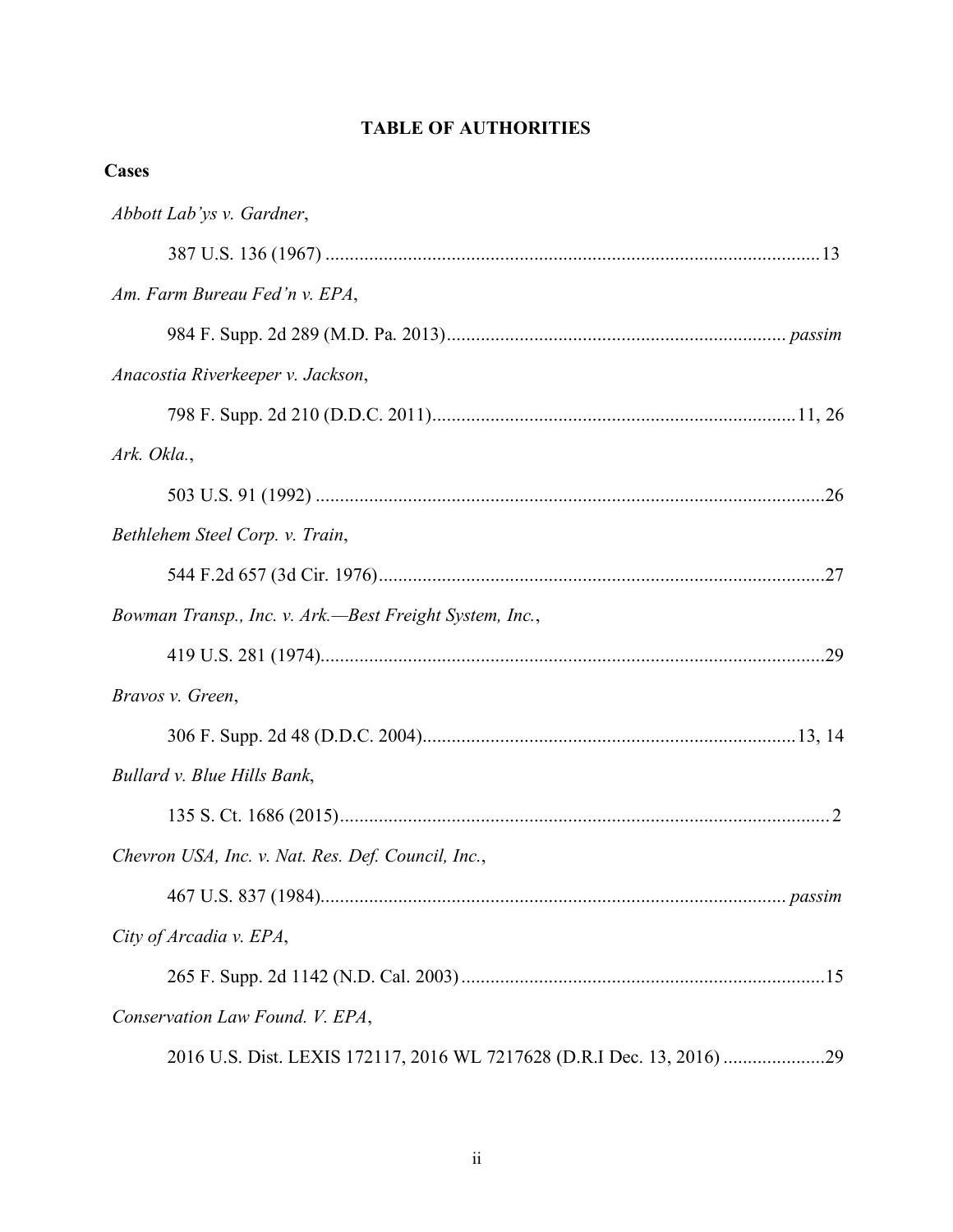| FDA v. Brown & Williamson Tobacco Corp.,                    |  |
|-------------------------------------------------------------|--|
|                                                             |  |
| FERC v. Elec. Power Supply Ass'n,                           |  |
|                                                             |  |
| Friends of Earth, Inc. v. EPA,                              |  |
|                                                             |  |
| Hodel v. Va. Surface Mining & Reclamation Ass'n, Inc.,      |  |
|                                                             |  |
| Metcalf v. Golden,                                          |  |
|                                                             |  |
| Michigan v. EPA,                                            |  |
|                                                             |  |
| Motor Vehicle Mfrs. Ass'n v. State Farm Mut. Auto Ins. Co., |  |
|                                                             |  |
| Nat. Res. Def. Council, Inc. v. Muszynski,                  |  |
|                                                             |  |
| Nat'l Automatic Laundry & Cleaning Council v. Shultz,       |  |
|                                                             |  |
| Nat'l Park Hospitality Ass'n v. DOI,                        |  |
|                                                             |  |
| N.Y. v. U.S.,                                               |  |
|                                                             |  |
| Ohio Forestry Ass'n, Inc. v. Sierra Club,                   |  |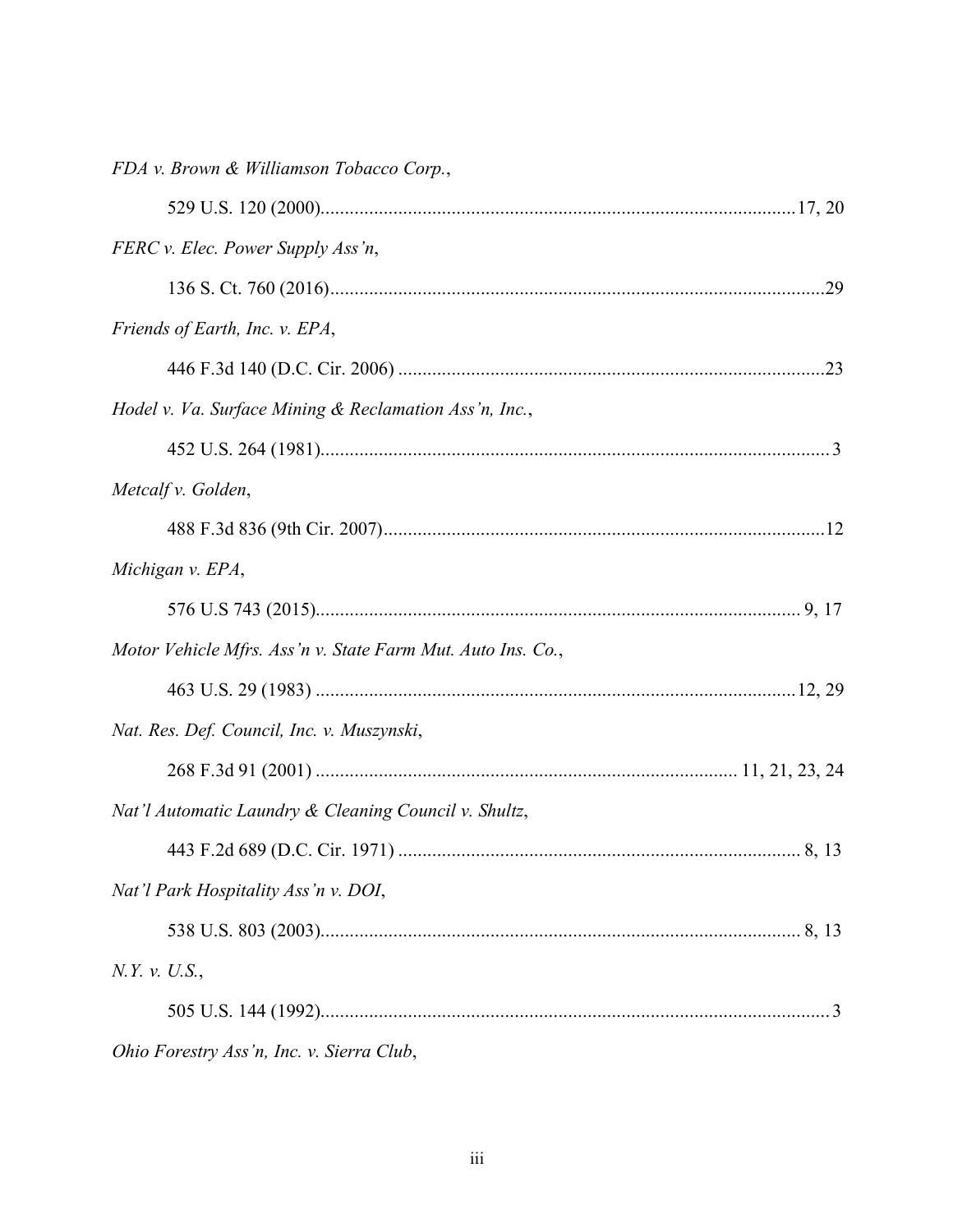| Piercy v. Maketa,                                                           |  |
|-----------------------------------------------------------------------------|--|
|                                                                             |  |
| Pronsolino v. Nastri,                                                       |  |
|                                                                             |  |
| <b>Statutes</b>                                                             |  |
|                                                                             |  |
|                                                                             |  |
|                                                                             |  |
|                                                                             |  |
|                                                                             |  |
|                                                                             |  |
|                                                                             |  |
|                                                                             |  |
| <b>Rules</b>                                                                |  |
|                                                                             |  |
| <b>Regulations</b>                                                          |  |
| Water Quality Planning and Management, 50 Fed. Reg. 1774 (Jan. 11, 1985) 19 |  |
|                                                                             |  |
|                                                                             |  |
|                                                                             |  |
| <b>Other Authorities</b>                                                    |  |
| DANIEL A. FARBER, ET AL.,                                                   |  |

CASES AND MATERIALS ON ENVIRONMENTAL LAW 654 (10th ed. 2019) ..........................19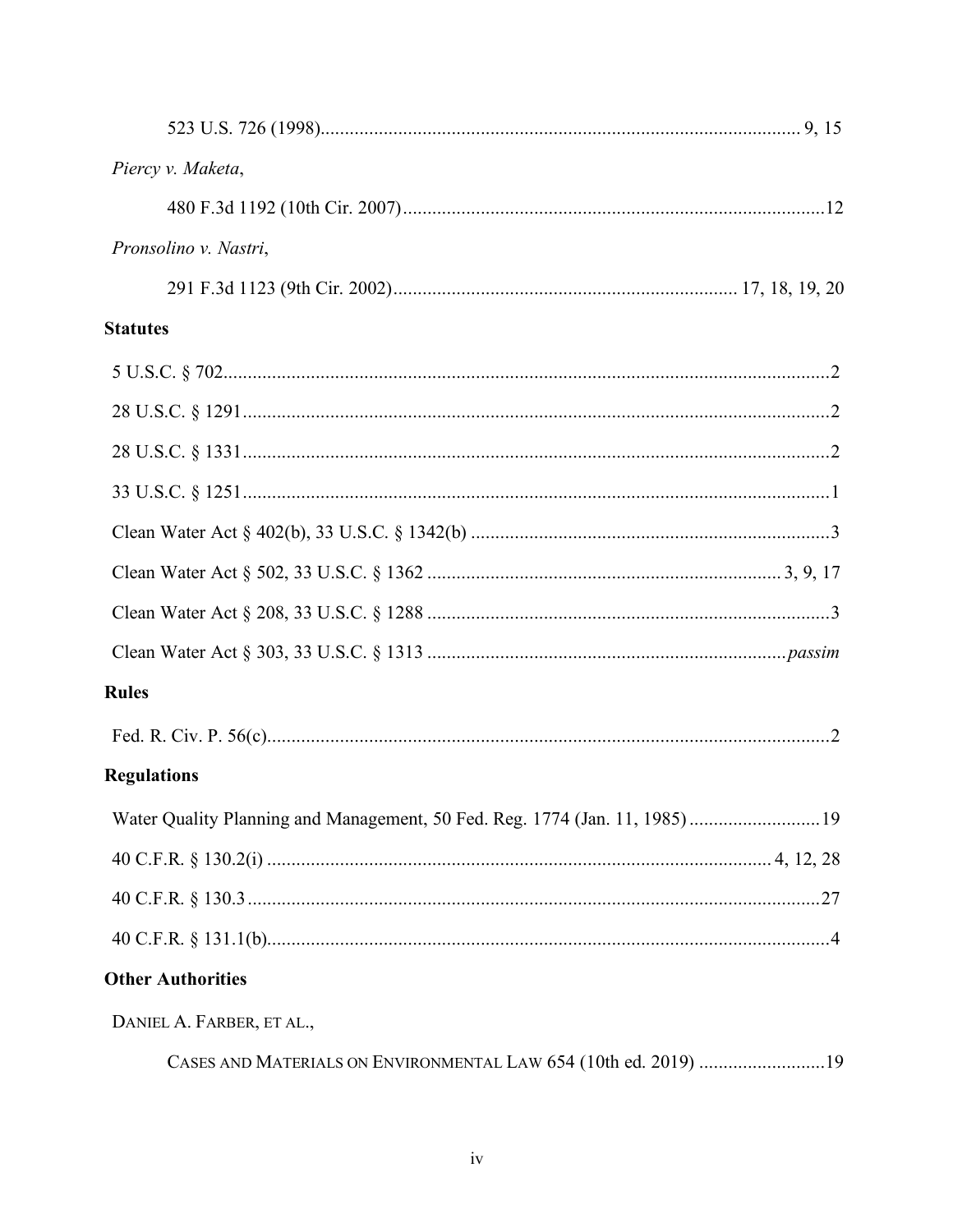Response Brief of Defendant-Appellee,

*Am. Farm Bureau Fed'n v. EPA*, 792 F.3d (3d Cir. 2015) (No 13-4079)...................10, 19

U.S. Environmental Protection Agency,

*Guidance for Water Quality-Based Decisions: The TMDL Process*, 24 (1991),

https://www.epa.gov/sites/defaut/files/2018-10/documents/guidance-water-tmdl-

process.pdf .....................................................................................................................29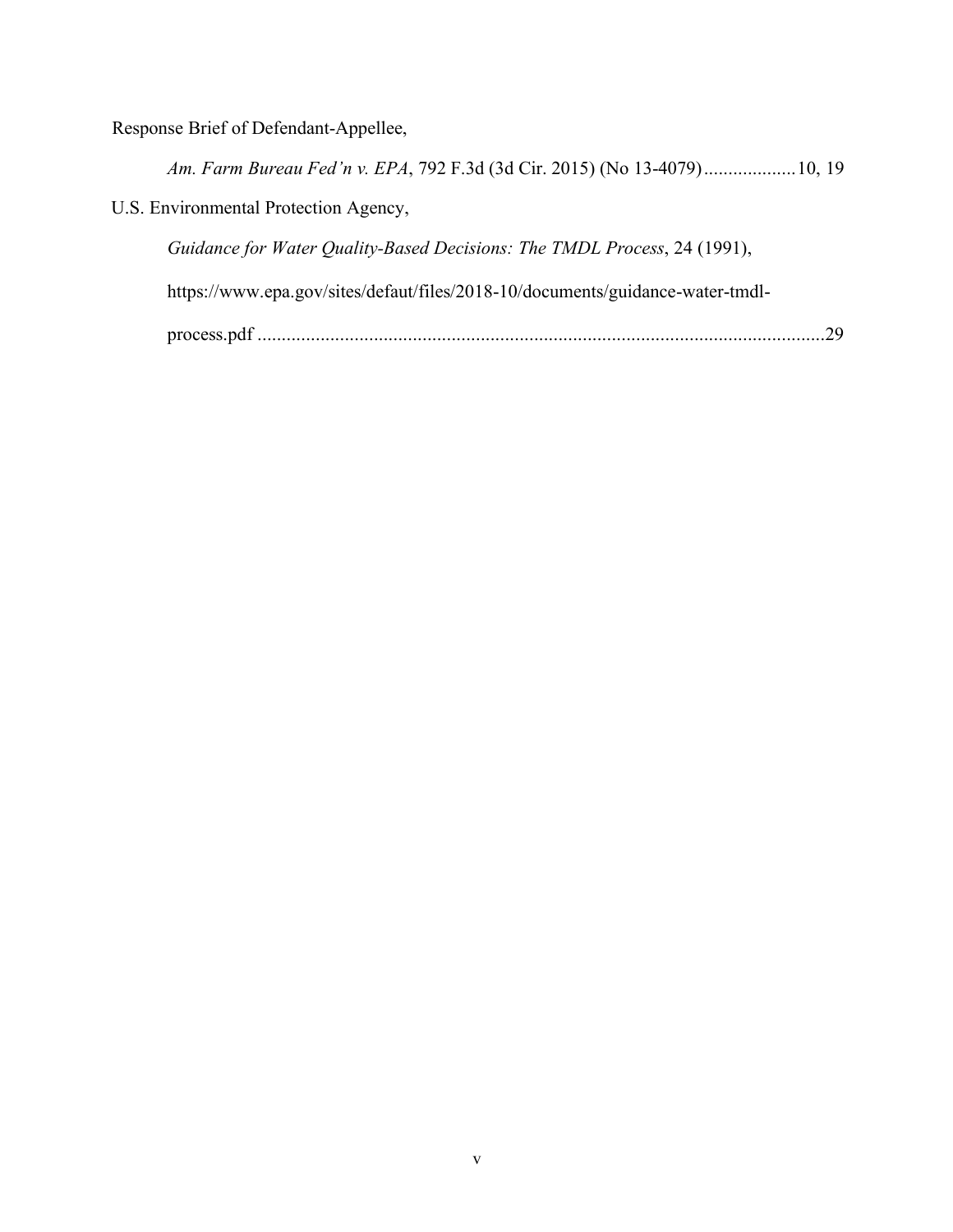### **INTRODUCTION**

<span id="page-6-0"></span>The Clean Water Act ("CWA") was passed in 1972 to protect America's waters through a national permitting system. Originally intended to solve American water pollution issues by 1985, the CWA created a broad and aggressive framework that allows the Environmental Protection Agency ("EPA") to protect navigable bodies of water from pollution.

Although the CWA has prevented many catastrophes, such as the Cuyahoga River fire, from reoccurring, the increasing threat of climate change compels us to effectuate the Act's mission by any means possible. Achieving this mission, "to restore and maintain the chemical, physical, and biological integrity of the Nation's waters," is left to EPA's highly qualified staff the nation's top experts in protecting American waterbodies. 33 U.S.C. § 1251. Water pollution damages aquatic habitats and human health, and the CWA provides EPA with a framework for protecting these valuable resources; climate change only exacerbates these issues. Thus, applying the CWA should be in line with the Act's purpose and the EPA should be able to protect the waterbodies within America's borders.

Here, the EPA's decisions regarding Total Maximum Daily Loads ("TMDLs") in the Lake Chesaplain Watershed should be upheld because choices about the complex nature of the CWA (and TMDLs in general) are best left to the agency's discretion. The Supreme Court has routinely recognized the benefits of giving deference to a trained agency's staff in their interpretation of broad, and highly technical, legislation. Therefore, the lower court erred when it ruled against the EPA's determinations about the Lake Chesaplain Watershed TMDL, and this court should overturn this ruling to prevent devasting environmental consequences.

Accordingly, EPA appeals the following two determinations: (1) the District Court's order vacating EPA's rejection of New Union's phosphorus TMDL for the Lake Chesaplain Watershed and vacating its regulatory definition of the term TMDL to include wasteload allocations and load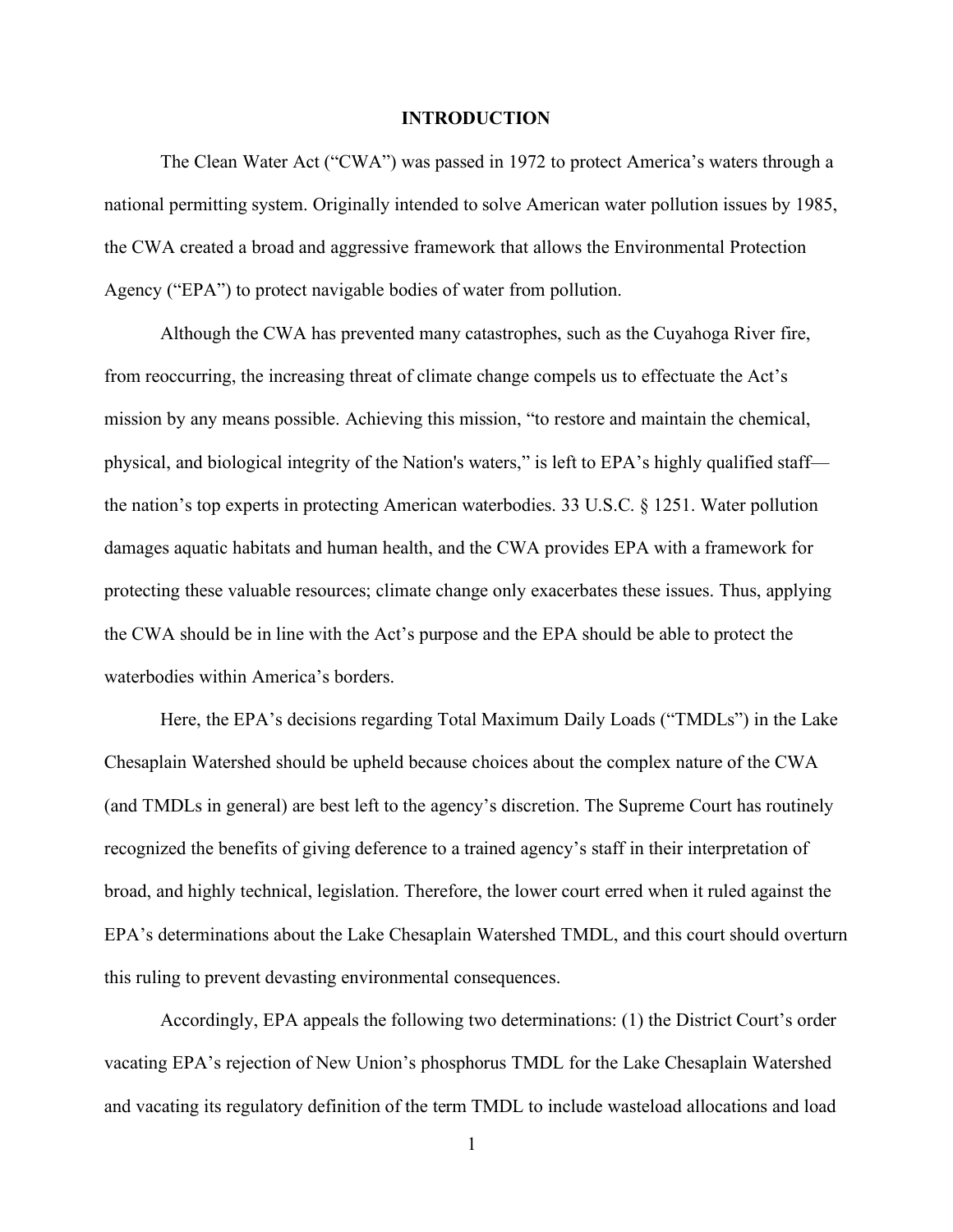allocations, and (2) the District Court's determination that phased implementation of an annual percentage reduction TMDL was a violation of CWA § 303(d).

### **JURISDICTIONAL STATEMENT**

<span id="page-7-0"></span>EPA appeals from a Decision and Order granting partial summary judgment for Chesaplain Lake Watch ("CLW") and the State of New Union ("New Union"), entered August 15, 2021, by the honorable Judge Remus in the United States District Court for the District of New Union, No. 66-CV-2020 and 73-CV-2020 (consolidated cases). Pursuant to 28 U.S.C. § 1331, the district court has subject-matter jurisdiction to hear the case because the causes of action are provided by federal law, specifically under the judicial review provisions of the Administrative Procedure Act. 6 U.S.C. § 702. EPA, CLW, and New Union all filed timely Notices of Appeal pursuant to Fed. R. App. P. 4. The United States Court of Appeals for the Twelfth Circuit has jurisdiction over this appeal under 28 U.S.C. § 1291, which grants courts of appeals "jurisdiction of appeals from all final decisions of the district courts of the United States." An order granting summary judgment is a final decision, and thus appealable. *Bullard v. Blue Hills Bank*, 135 S. Ct. 1686, 1694 (2015).

### **STATEMENT OF ISSUES PRESENTED**

- <span id="page-7-1"></span>I. Whether EPA's determination to reject the New Union Chesaplain Watershed phosphorus TMDL and adopt its own TMDL and implementation plan for the Lake Chesaplain Watershed is ripe for judicial review.
- II. Whether EPA's determination to reject the New Union Chesaplain Watershed phosphorus TMDL on the grounds that the TMDL failed to include wasteload allocations and load allocations is contrary to law, as an incorrect interpretation of the term "total maximum daily load" in CWA  $\S$  303(d).
- III. Whether EPA's adoption of a TMDL for the Lake Chesaplain Watershed consisting of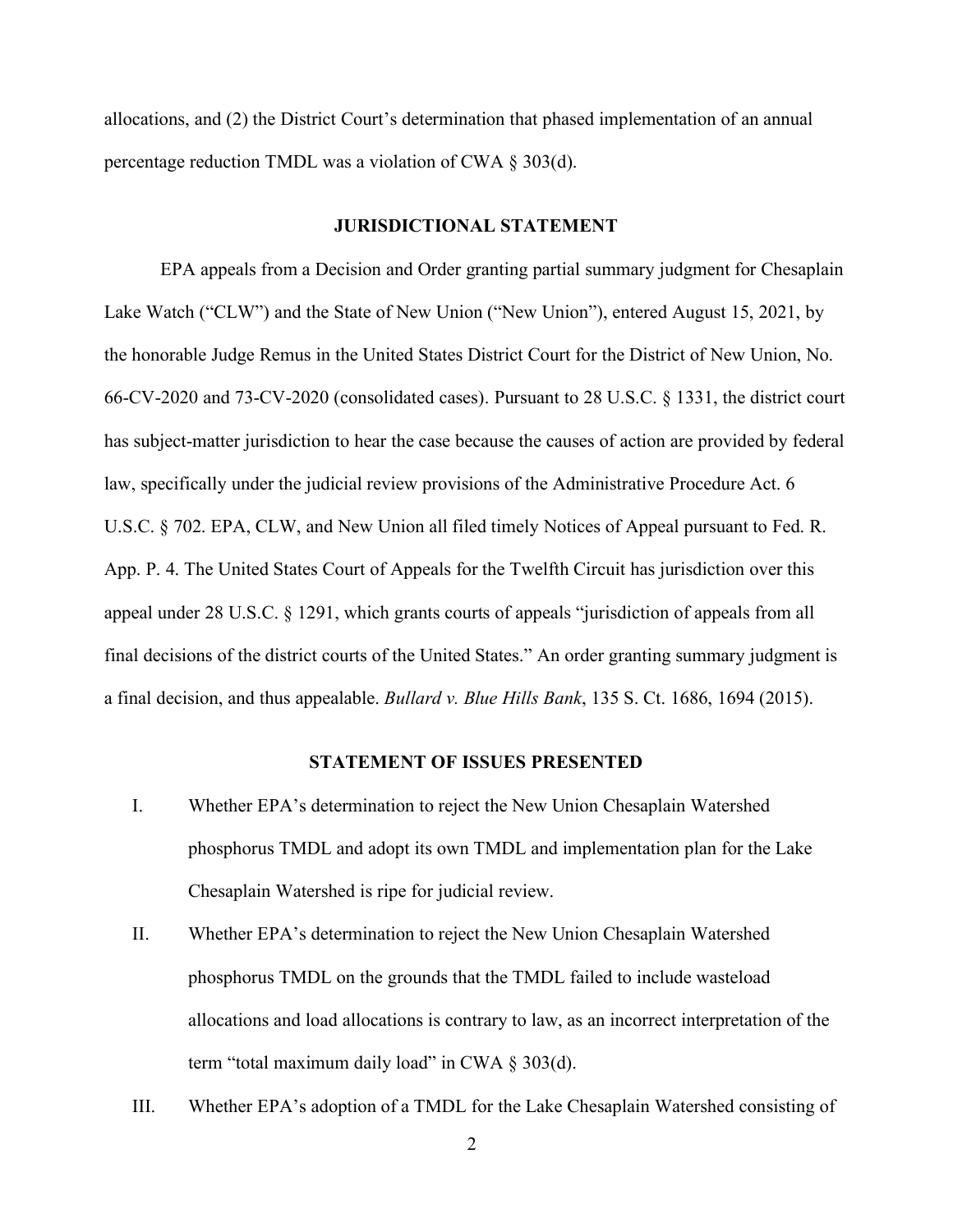an annual pollution loading reduction to be phased in over five years violates the CWA § 303(d) requirements for a valid TMDL.

IV. Whether EPA's adoption of a credit for anticipated best management practices pollution reductions to reduce the stringency of wasteload allocations for point sources for implementation of the Lake Chesaplain TMDL implementation.

# **STATEMENT OF THE CASE**

### <span id="page-8-1"></span><span id="page-8-0"></span>**I. The Clean Water Act and Regulatory Framework**

The CWA provides a comprehensive system for permitting and regulating point source discharges of pollutants into the waters of the United States. Point sources are defined by CWA § 502(14), 33 U.S.C. § 1362(14), and include pollution discharge pipes and concentrated animal feeding operations ("CAFOs") that discharge into waters. The CWA regulatory framework is based on "cooperative federalism," *see generally NY v. U.S.*, 505 U.S. 144 (1992); *Hodel v. Va Surface Mining & Reclamation Ass'n, Inc.*, 452 U.S. 264 (1981). Under the CWA's cooperative federalism, the federal EPA establishes national standards, to which states are expected to adhere and implement through their own regulatory programs. States are expected to administer both the permitting aspects of the CWA, *see* CWA § 402(b), 33 U.S.C. § 1342(b), and the water quality improvement aspects of the CWA, *see* CWA §§ 208 (planning process for nonpoint sources), 303 (state establishment of water quality standards), 33 U.S.C. §§ 1288, 1313.

At issue here is the water quality-based regulation of water pollution. CWA § 303(a) directs each state to adopt water quality standards ("WQSs") for waters within their borders. 33 U.S.C. §1313(a). Section 303(c) directs states to review and revise these WQSs at least once every three years. 33 U.S.C. § 1313(c). These WQSs consist of designated uses for each waterbody and the water quality criteria necessary to support each designated use. 33 U.S.C.  $\{1313(c)(2)(A)\}$ . Moreover, water quality criteria may be established as both numerical limits on pollutant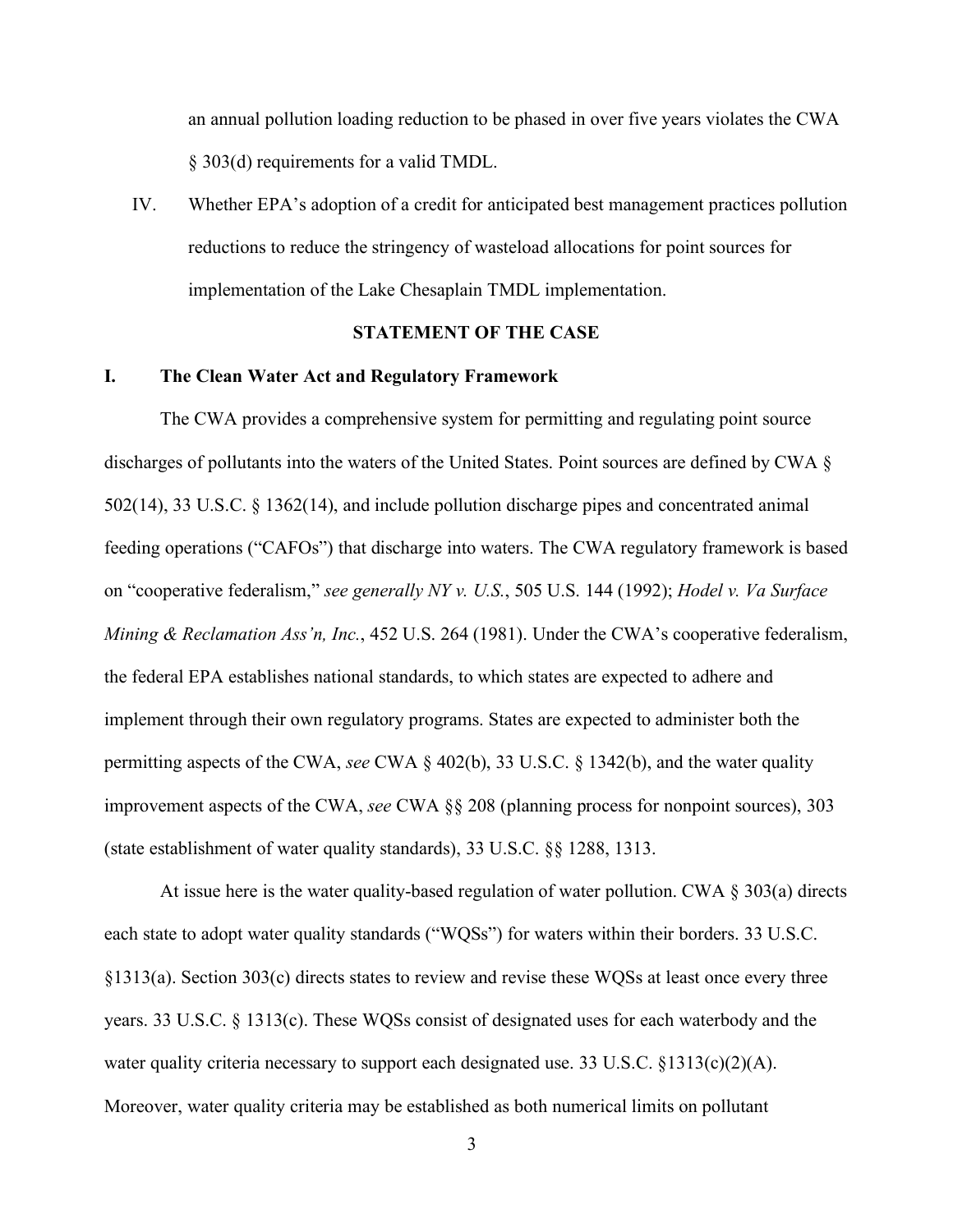concentrations in the waterbody and narrative standards for non-quantifiable factors such as aesthetic qualities. *See* CWA § 303(c)(2)(B), 33 U.S.C. § 1313(c)(2)(B); 40 C.F.R. § 131.3(b).

Once a state has established a WQS for a water body, it must assess the watershed to ensure it meets the standards following the full implementation of technology-based point source controls. *See* CWA § 303(d), 33 U.S.C. § 1313(d). Moreover, when a waterbody fails to meet standards or is otherwise unhealthy, it is listed as impaired. Once a waterbody is listed, CWA § 303(d) directs the state to develop and submit a TMDL to EPA for the offending pollutants "at a level necessary to implement the applicable water quality standards with seasonal variations and a margin of safety which takes into account any lack of knowledge concerning the relationship between effluent limitations and water quality." CWA  $\S 303(d)(1)(C)$ , 33 U.S.C.  $\S 1313(d)(1)(C)$ .

EPA defines a TMDL as "the sum of individual [wasteload allocations] for point sources and [load allocations] for nonpoint sources and natural sources." 40 C.F.R. § 130.2(i). This regulation requires a state to, in its TMDL submission, establish both the total maximum level of a particular pollutant's loading for a water body *and* allocate that level of loading among CWA permitted point sources in the watershed, while also considering non-permitted nonpoint sources and natural sources. In considering these nonpoint source factors, a state may utilize best management practices ("BMPs") to make load allocations practicable and enforceable against nonpoint source polluters.

<span id="page-9-0"></span>EPA has authority to review and approve or reject each step of the water quality standards process. *See* 33 U.S.C. § 1313(c)(3), (d)(2). Moreover, if EPA disapproves of a proposed WQS, list of impaired waters, or TMDL, EPA may establish its own WQS, list, or TMDL. *Id.*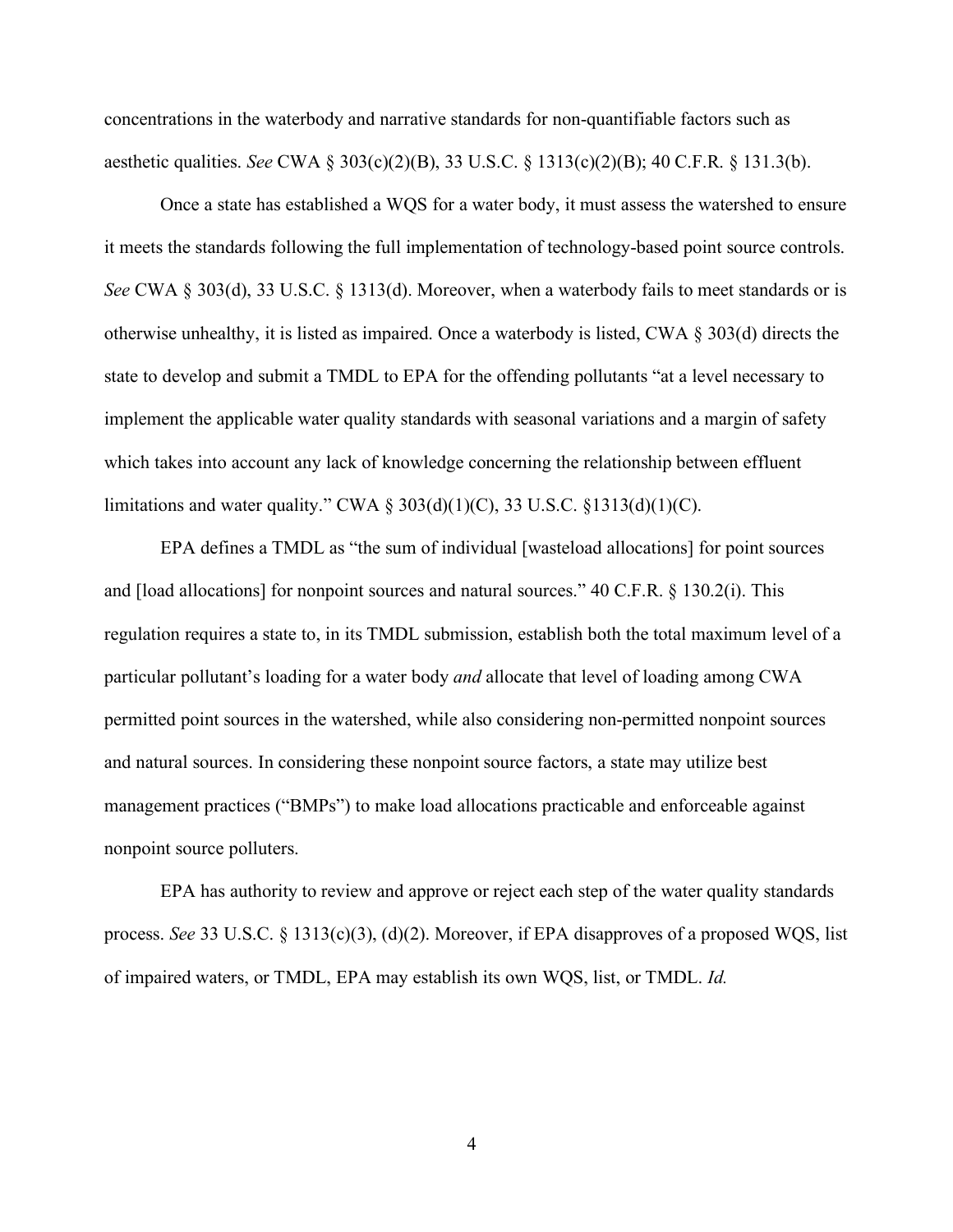### **II. Lake Chesaplain Water Quality and Subsequent Action**

Lake Chesaplain, a designated Class  $AA<sup>1</sup>$  $AA<sup>1</sup>$  $AA<sup>1</sup>$ , is a fifty-five mile-long, five-mile-wide natural lake located entirely within the State of New Union. It is bound on the west by a national forest which is used for both timber and recreation. To the lake's east, there are vacation communities and agricultural lands. The Union River flows into Lake Chesaplain from the City of Chesaplain Mills ("Chesaplain Mills") in the North, and the Chesaplain River acts as the Lake's outlet to the South.

Since the 1990s, the Lake Chesaplain watershed has faced substantial economic development. The Chesaplain watershed acquired ten large-scale hog production facilities, which are classified as CAFOs, and a large-scale slaughterhouse, which processes more than fifty million pounds of pork per year. The lake's eastern shoreline has been greatly impacted by mass development resulting in added phosphorus emissions. The slaughterhouse is authorized to direct discharge pollutants into the Union River, which flows into Lake Chesaplain from the north, via a CWA National Pollutant Discharge Elimination System ("NPDES") permit, while a majority of the homes are serviced by septic systems not subject to CWA permits. Further, Chesaplain Mills has a public sewage treatment plant ("STP") which discharges directly into the lake with a CWA point source permit.

These agricultural and residential developments substantially diminished Lake Chesaplain's water quality. Not only was the lake aesthetically harmed, as mats of algae covered the lake and caused offensive odors during the summer, but the hypoxic water was unsuitable for aquatic life, killing fish populations. The poor water quality also had negative impacts on New Union's

<span id="page-10-0"></span> $<sup>1</sup>$  An AA classification is reserved for highest quality waters of New Union. Class AA waters'</sup> designated uses include drinking water sources, primary contacts for recreation (swimming), and fish propagation and survival. Record at 8.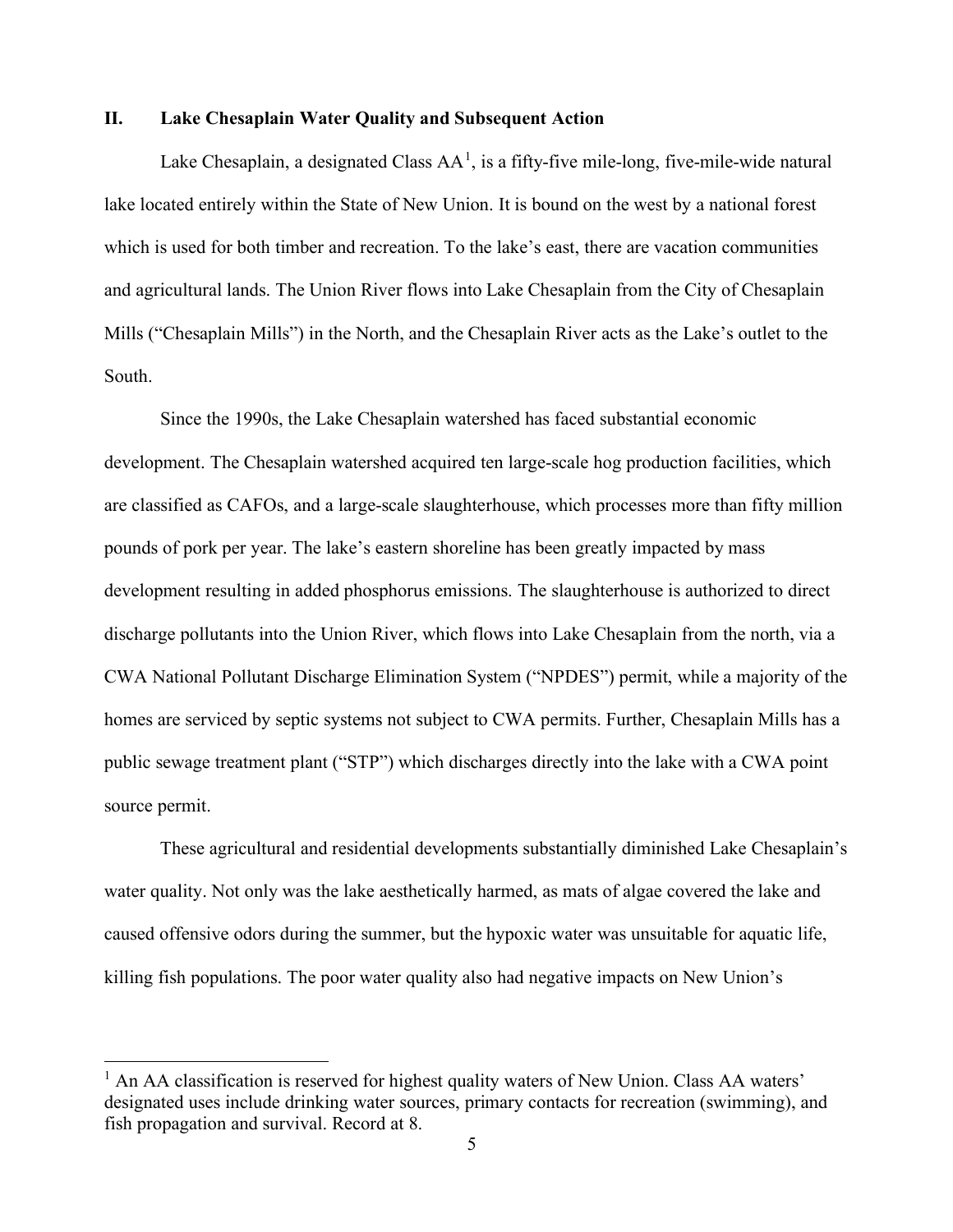economy. This wholly conflicts with Lake Chesaplain's designated uses as a fish habitat and recreational area.

In response to the water quality's regress, New Union established the Lake Chesaplain Study Commission in 2008 ("the Chesaplain Commission"). The Chesaplain Commission issued a report in August 2012 ("the 2012 Chesaplain Report") specifying that the lake was suffering from eutrophication, low levels of dissolved oxygen ("DO"), foul odors, and poor water clarity. These harms were caused by an influx of phosphorus into the ecosystem and the consequential algal bloom. The 2012 Chesaplain Report determined the maximum phosphorus level for a healthy lake ecosystem is 0.014 mg/l throughout the lake; the observed levels ranged from 0.020 to 0.034 mg/l, which is well above the desired limit. In 2014, the New Union Division of Fisheries and Environmental Control (DOFEC) adopted water quality criteria for Class AA waters of 0.014 mg/l, DO, odors, and water clarity. DOFEC, the designated New Union Agency to deal with water quality issues listed Lake Chesaplain on its impaired waters list and submitted the list to the EPA under a CWA § 303(d) submission. In its submission to the EPA, DOFEC failed to submit a TMDL for Lake Chesaplain.

In 2015, Appellant, Chesaplain Lake Watch ("CLW"), served a notice letter to Appellant, New Union, and Appellee, EPA, threatening suit based on the failure of either agency to establish a TMDL for Lake Chesaplain. Then, DOFEC, to avoid suit, commenced a state rulemaking proceeding and issued a report in July 2016. The standards found by this report were consistent with those of the 2012 Report and expanded research to include maximum phosphorus input loads. The 2016 Report issued a maximum phosphorus load of 120 metric tons (mt); the measured load was at 180 mt, which is much higher than the maximum load for a healthy ecosystem.

The 2016 Report identified two point sources and three nonpoint sources responsible for the phosphorus loading surplus. Point sources include: Chesaplain Mills STP and the slaughterhouse.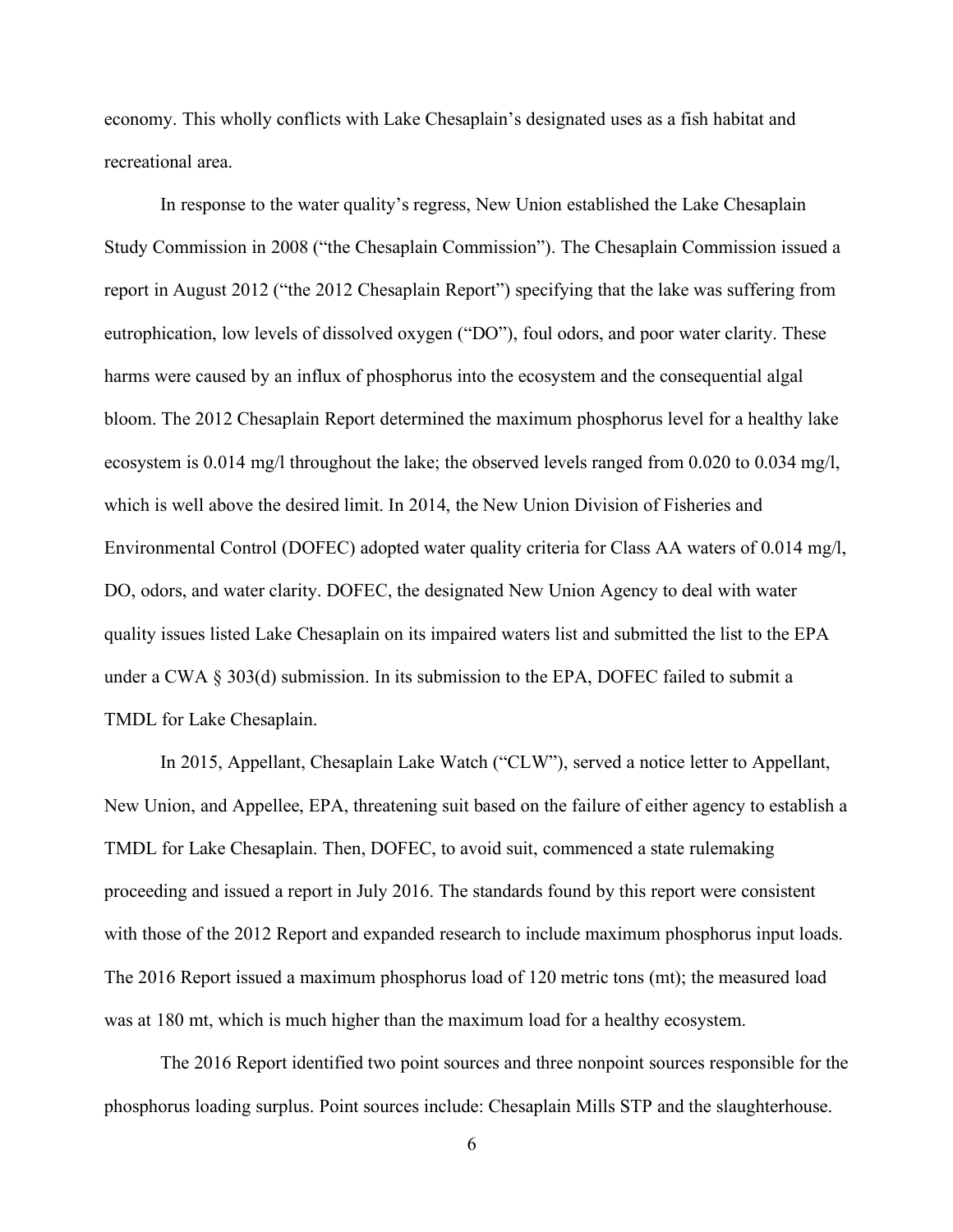Nonpoint sources include CAFO Manure Streams, other agricultural sources, and septic tanks. It noted the developed hog CAFOs contributed substantial phosphorus loads into the watershed from manure spreading, despite being classified as non-discharging. Likewise, private septic systems, despite being exempt from CWA permitting, contributed greatly to the phosphorus loading in the watershed.

In 2017, DOFEC publicly noticed a proposal to implement the phosphorus TMDL through a phased reduction plan to be implemented in five years to reduce phosphorus discharges by both point and nonpoint sources. The phased plan included an annual percentage reduction that changed every year. Point source reductions would be incorporated through permit limits, while nonpoint reductions were to be achieved through BMPs. Potential BMPs could include modifying feed for CAFOs, physical and chemical treatment of CAFO manure streams, septic tank inspections, and septic pumping schedules.

In July 2018, DOFEC adopted a new TMDL which consisted of a 120 mt annual maximum for phosphorus without any wasteload or load allocations for point and nonpoint sources, respectively. However, in May 2019, pursuant to CWA § 303(d)(2), EPA rejected the TMDL and, after public notice and comment, adopted the original DOFEC TMDL proposal to be phased in over five years. The EPA called this plan of point source permits and nonpoint source BMPs the "Chesaplain Watershed Implementation Plan" ("CWIP"). Moreover, the CWIP failed to mention how BMPs would be enforced for nonpoint source polluters. Since EPA adopted the CWIP, the slaughterhouse's and STP's NPDES permits have expired; however, both plants still operate under their expired permits, and neither is subject to phosphorus discharge limits.

### <span id="page-12-0"></span>**III. Procedural History**

Shortly after EPA adopted the CWIP, Plaintiffs, New Union and CLW, filed action against EPA in federal court. The United States District Court for the District of New Union granted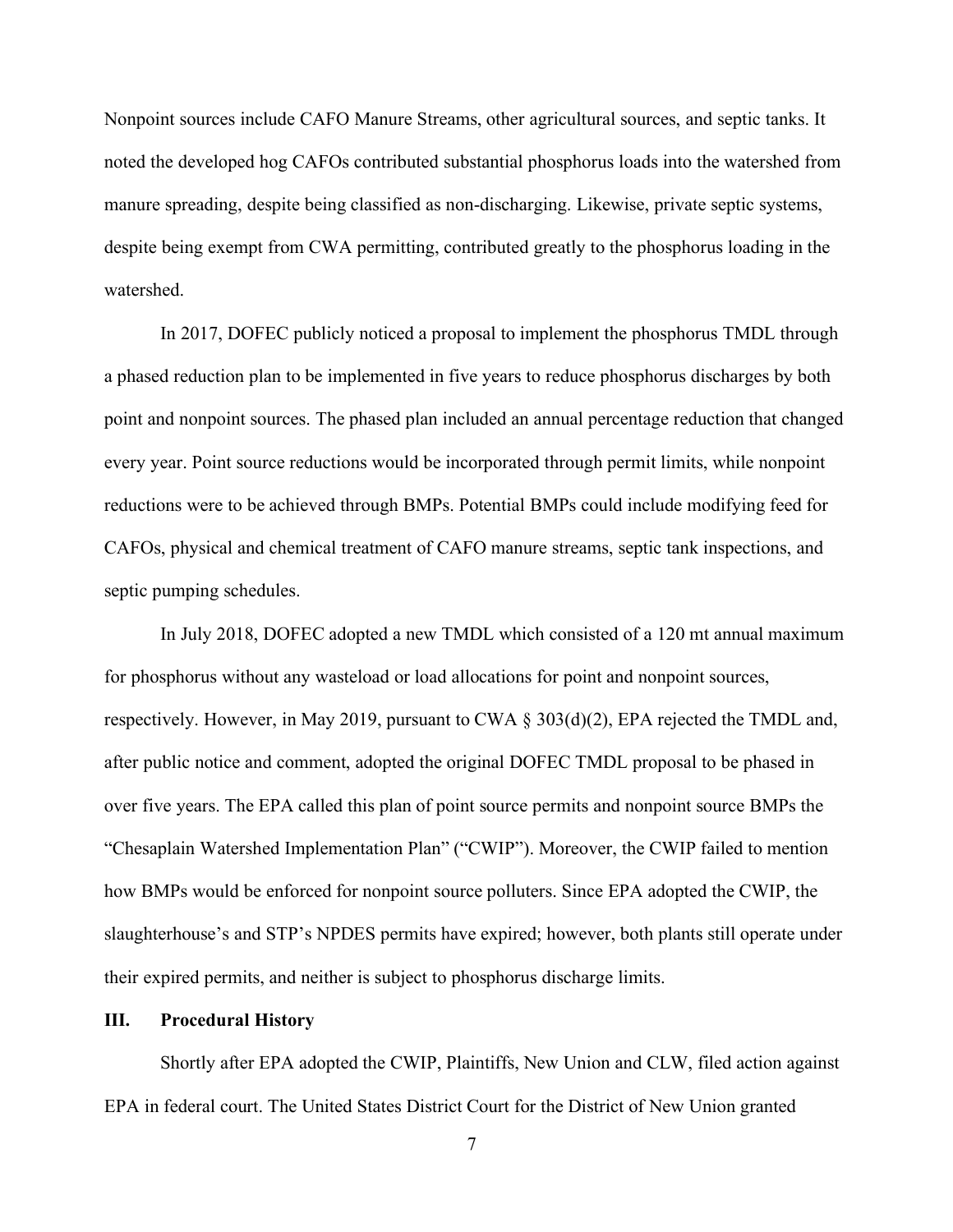unopposed motions to consolidate the two actions on March 22, 2020, and EPA lodged the administrative record with the court on July 1, 2020. The court ruled partially in favor of both Plaintiffs and Defendant. Pursuant to an Order by the District Court for the District of New Union dated August 15, 2021, CLW, the State of New Union, and EPA each filed a timely Notice of Appeal.

EPA appeals (1) from the District Court's order vacating EPA's rejection of New Union's phosphorus TMDL for the Lake Chesaplain Watershed and vacating its regulatory definition of the term TMDL to include wasteload allocations and load allocations, and (2) from the District Court's determination that phased implementation of an annual percentage reduction TMDL was a violation of CWA § 303(d), 33 U.S.C. § 1313(d).

### **SUMMARY OF THE ARGUMENT**

<span id="page-13-0"></span>The district court appropriately held EPA's decision to suggest nonpoint sources as an offset to point sources purely as a planning matter was not arbitrary and capricious or an abuse of discretion.

However, the court was incorrect in finding: (1) EPA's decision to implement its own TMDL is ripe for judicial review, (2) EPA's interpretation of "Total Maximum Daily Load" to include wasteload allocations and load allocations was contrary to law, and (3) EPA's inclusion of phased percentage reductions in phosphorus loadings violates the plain meaning of the CWA.

The district court incorrectly determined EPA's rejection of the New Union Chesaplain Watershed Phosphorus TMDL was ripe for review. For an administrative action to be ripe for review, courts evaluate (1) the fitness of issues for judicial decision and (2) the hardship parties will face without court consideration. *Nat'l Park Hospitality Ass'n v. DOI*, 538 U.S. 803, 808 (2003). An issue is not fit for judicial decision unless it is an agency's final action. *Nat'l Automatic Laundry &*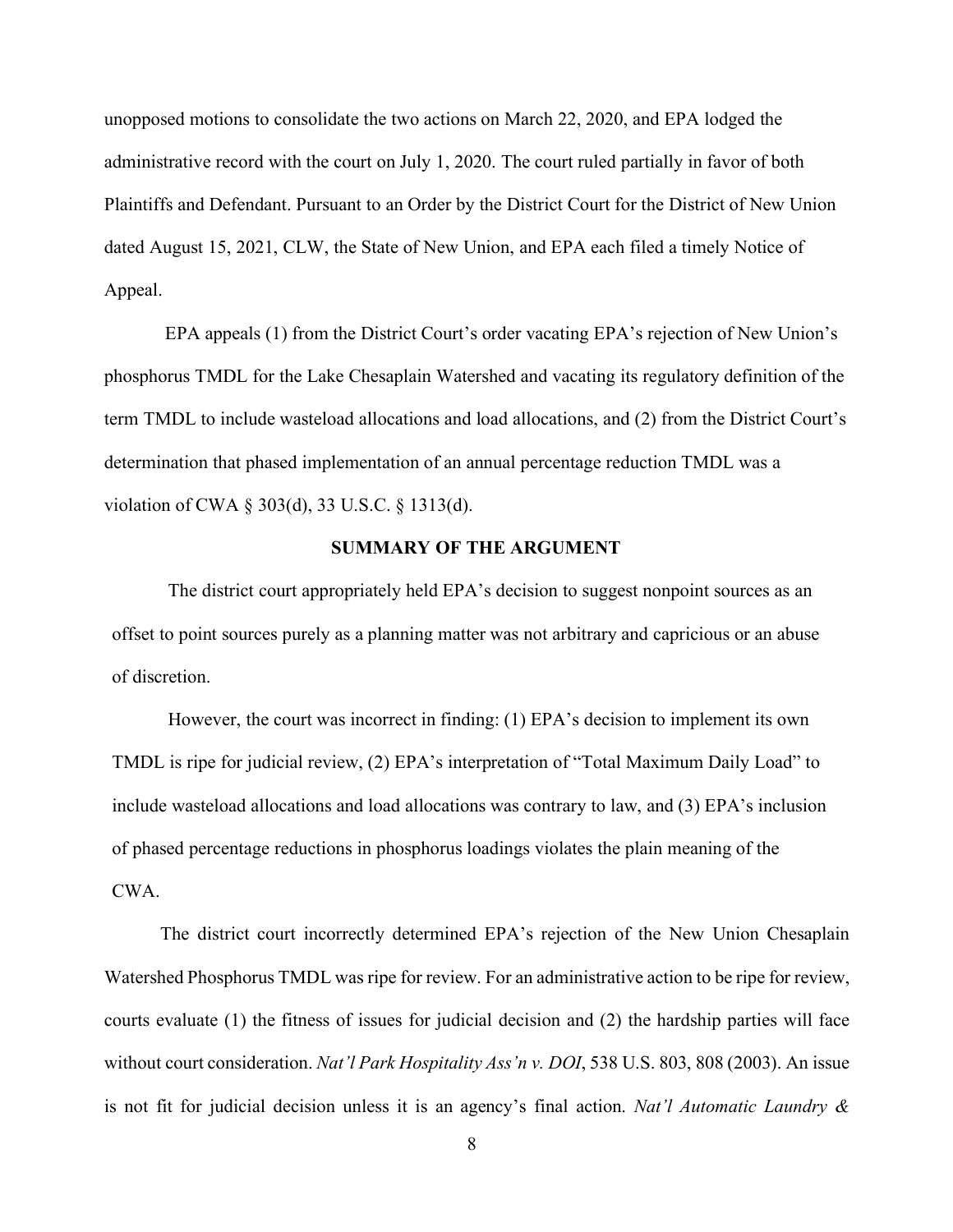*Cleaning Council v. Shultz*, 443 F.2d. 689, 698 (D.C. Cir. 1971). Determining whether hardship is substantial enough for review, courts consider the following three factors: (1) whether hardship would reasonably result from delayed review, (2) whether judicial review would interfere with future agency action, and (3) whether the courts would benefit from further findings of fact. *Ohio Forestry Ass'n, Inc. v. Sierra Club*, 523 U.S. 726, 733 (1998).

Here, the EPA's decision to reject the state's TMDL and utilize its own policy is not a final action because it requires further agency and state action to be fully codified and implemented. Also, EPA's action does not warrant a substantial hardship for review. First, the plaintiffs failed to demonstrate any hardship that is certain to occur. Second, judicial intervention would inappropriately interfere with future administrative actions because any judicial ruling on the matter would likely disrupt the issuance of permits and other regulatory necessities. Lastly, the court would benefit from further factual development to gauge whether the EPA's adopted TMDL will be effective. Because the EPA's decision is not fit for judicial decision and substantial hardship is unlikely to occur to any party without adjudication, the action is not fit for judicial review.

Next, EPA's interpretation of TMDL to include wasteload allocations and load allocations was a reasonable interpretation of the ambiguous term "Total Maximum Daily Load" and passes *Chevron* review. The CWA did not give explicit instructions on how to construct a TMDL, so a *Chevron* analysis of the EPA's interpretation is apt. 33 U.S.C. § 1362; *Michigan v. EPA*, 576 U.S. 743, 751 (2015). *Chevron*'s two-step formula first asks "whether Congress has *directly* spoken to the *precise* question at issue." *Chevron USA, Inc. v. Nat. Res. Def. Council, Inc.*, 467 U.S. 837, 842 (1984) (emphasis added). If the statute is ambiguous, *Chevron*'s second step calls for deference to the agency's interpretation if it is *merely* reasonable. *Id.* at 843. Under step two of *Chevron*, the court must uphold a statutory interpretation that is "based on a permissible construction of the statute." *Chevron*, 467 U.S. at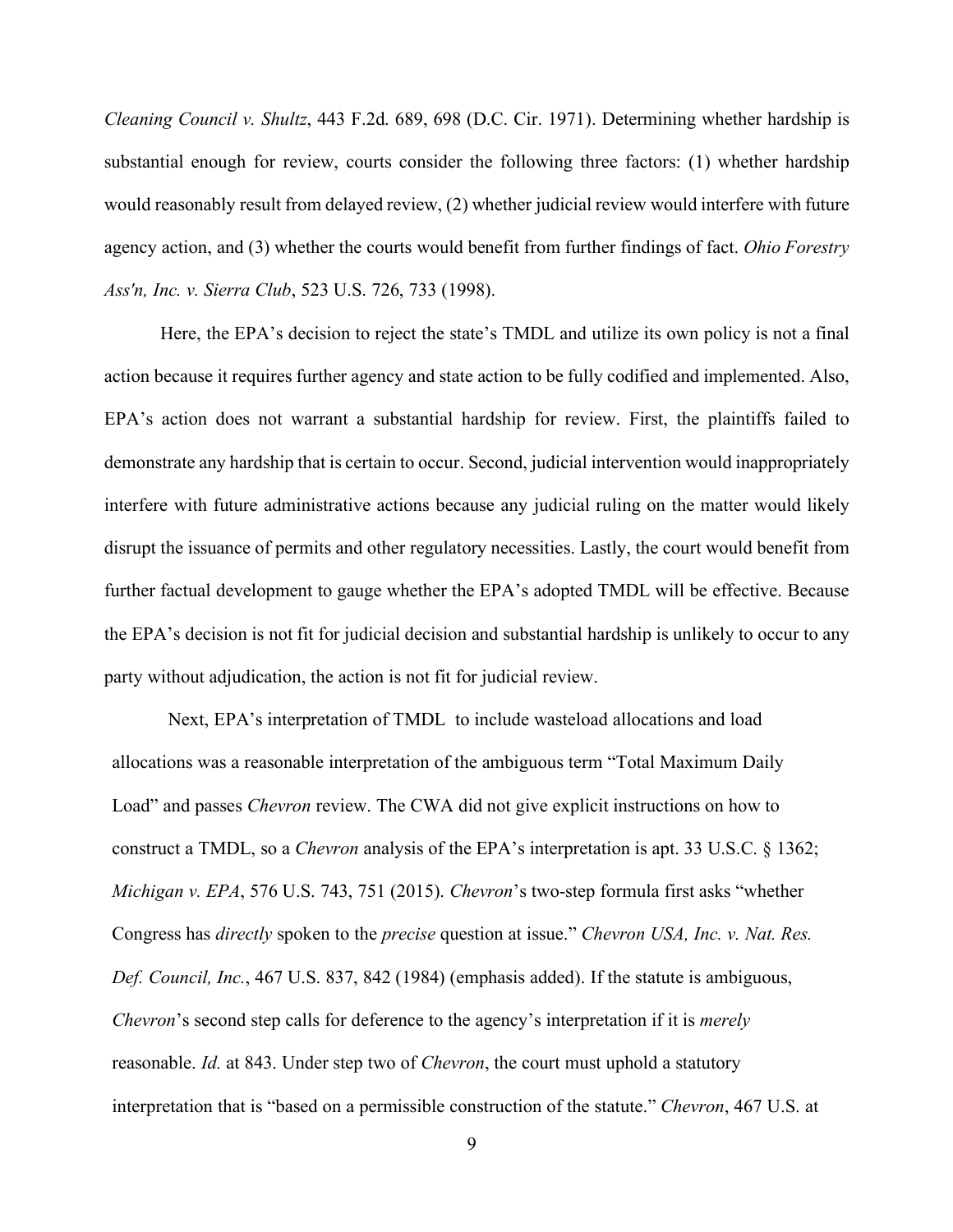843. "Considerable weight should be accorded to an executive department's construction of a statutory scheme it is entrusted to administer . . ." under *Chevron* step two. *Id.* at 844.

Here, the lower court's decision to interpret the phosphorus TMDL as not allowing the inclusion of wasteload allocations and load allocations, against decades of precedent, inherently suggests ambiguity. Thus, it passes *Chevron* step one and must be analyzed under the deferential *Chevron* step two standard. The legislative history, the overall purpose of the CWA, and precedent all illustrate the reasonableness of the EPA's decision to include wasteload allocations and load allocations. First, Congressional endorsement of allocations in TMDLs is illustrated in the CWA's 1987 Amendments. *See generally Am. Farm Bureau Fed'n v. EPA*, 984 F. Supp. 2d 289 (M.D. Pa. 2013) (noting that Congress signaled an approval of allocation inclusion in TMDL calculations).

Second, Section 303(d) is the most appropriate provision for regulating nonpoint sources, so holding that TMDL's may not include wasteload allocations and load allocations would go against the Clean Water Act's purpose of protecting the nation's waters. Lastly, more than 30,000 TDML's approved by the EPA have included wasteload allocations and load allocations; so, overturning the EPA's interpretation would have significant consequences for the administrative state. Response Brief of Defendant-Appellee at 42, *Am. Farm Bureau Fed'n v. EPA*, 792 F.3d 281 (3d Cir. 2015) (No. 13-4079). Because the EPA's interpretation of "Total Maximum Daily Load," here, complied with decades of precedent and achieved water quality standards through the best possible system, it was a reasonable interpretation of Section 303(d) and should be upheld.

EPA's interpretation of the CWA to allow TMDLs measured in annual limits, implemented with percentage reduction phases, is not contrary to law. Under *Chevron* Step One, a court reviewing an agency's statutory interpretation must first consider "whether Congress has *directly* spoken to the *precise* question at issue." *Chevron*, 467 U.S. at 843 (emphasis added). If there is any ambiguity in the meaning of the statute, courts move on to *Chevron* Step Two which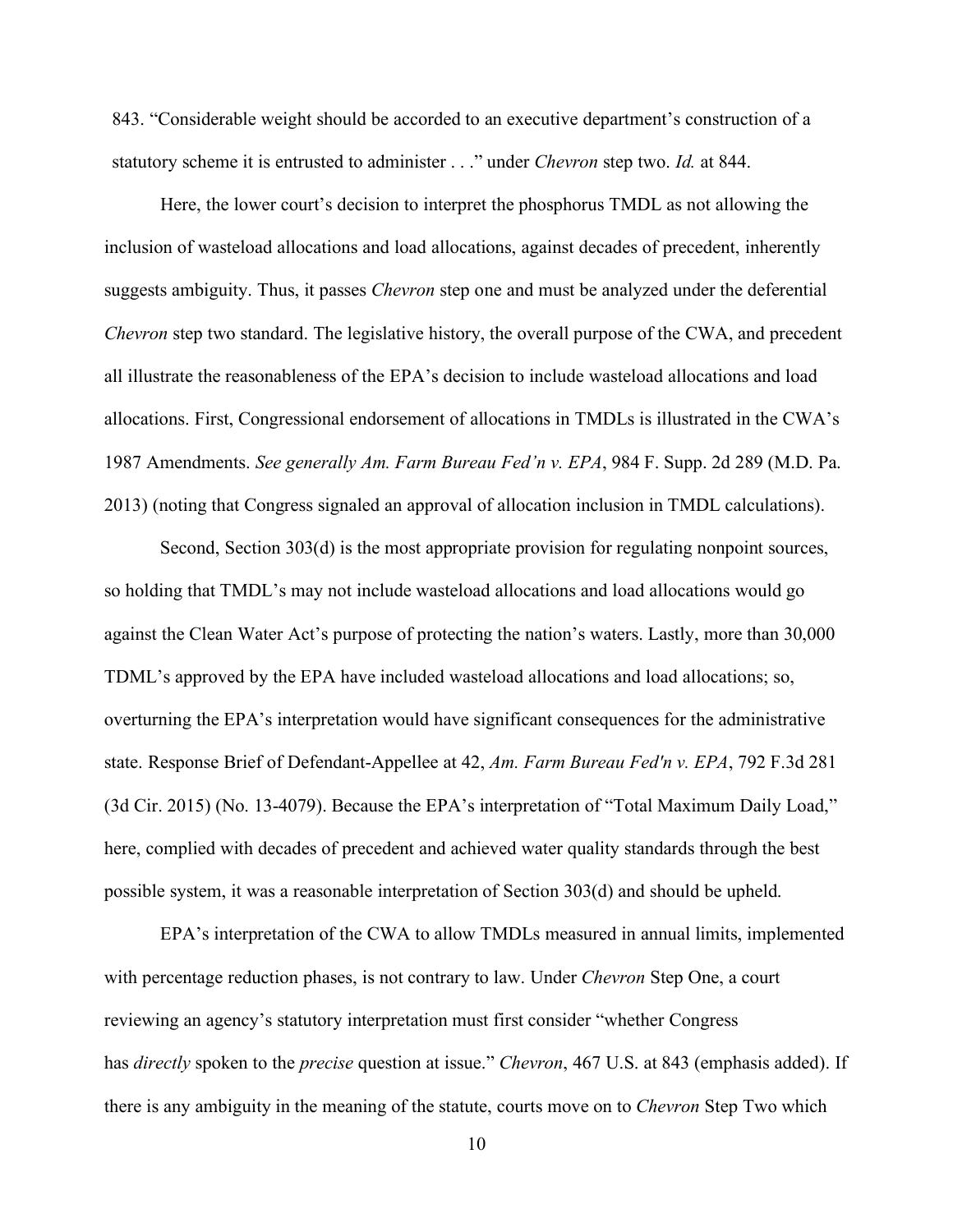asks whether the agency's interpretation is permissible. *Chevron*, 467 U.S. at 843 Here, Congress has not directly spoken to the precise question of whether a TMDL expressed in an annual limit and implemented with percentage phased in reductions violates the CWA. Thus, neither the annual limit, nor the phased in percentage reductions are contrary to Section 303(d) under the CWA, as they are both reasonable interpretations.

Congress did not unambiguously intend for all TMDLs to be expressed in daily limits, and the EPA's interpretation of Total Maximum Daily Load here is reasonable—and even entirely accurate. A narrow interpretation of the term "daily," without considering its context, renders the CWA ineffective in fulfilling its purpose of implementing water quality standards. Additionally, other circuits have found that the meaning of "daily" in "total maximum daily load" is up for interpretation. *See, e.g., Nat. Res. Def. Council, Inc. v. Muszynski*, 268 F.3d 91, 98 (2001). Thus, EPA interpretation here passes *Chevron* step one. Pursuant to *Chevron* step two, EPA was reasonable to interpret Congress's silence on how to promulgate TMDLs as granting the EPA broad discretion in deciding what measurements would adequately regulate particular pollutants. A daily measurement of phosphorous would not adequately mitigate the impacts on Lake Chesaplain because, like in *Muszynski*, there are very large short-term yearly variations. Therefore, this interpretation passes *Chevron* review and is not contrary to law.

Congress did not unambiguously preempt TMDLs expressed in phased in percentage reductions, and the EPA's interpretation that such a TMDL is allowed is reasonable. The CWA was silent on whether TMDLs have to be achieved by a particular timeframe. When considered alongside the goal and context of the CWA, the phrase can be interpreted to require TMDLs *lead* to implementation of water quality standards. *See, e.g., Anacostia Riverkeeper v. Jackson*, 798 F. Supp. 2d 210, 240-41 (D.D.C. 2011). Thus, EPA's interpretation passes *Chevron* step one. Likewise, it passes *Chevron* Step Two as a reasonable interpretation of the CWA. Contrary to the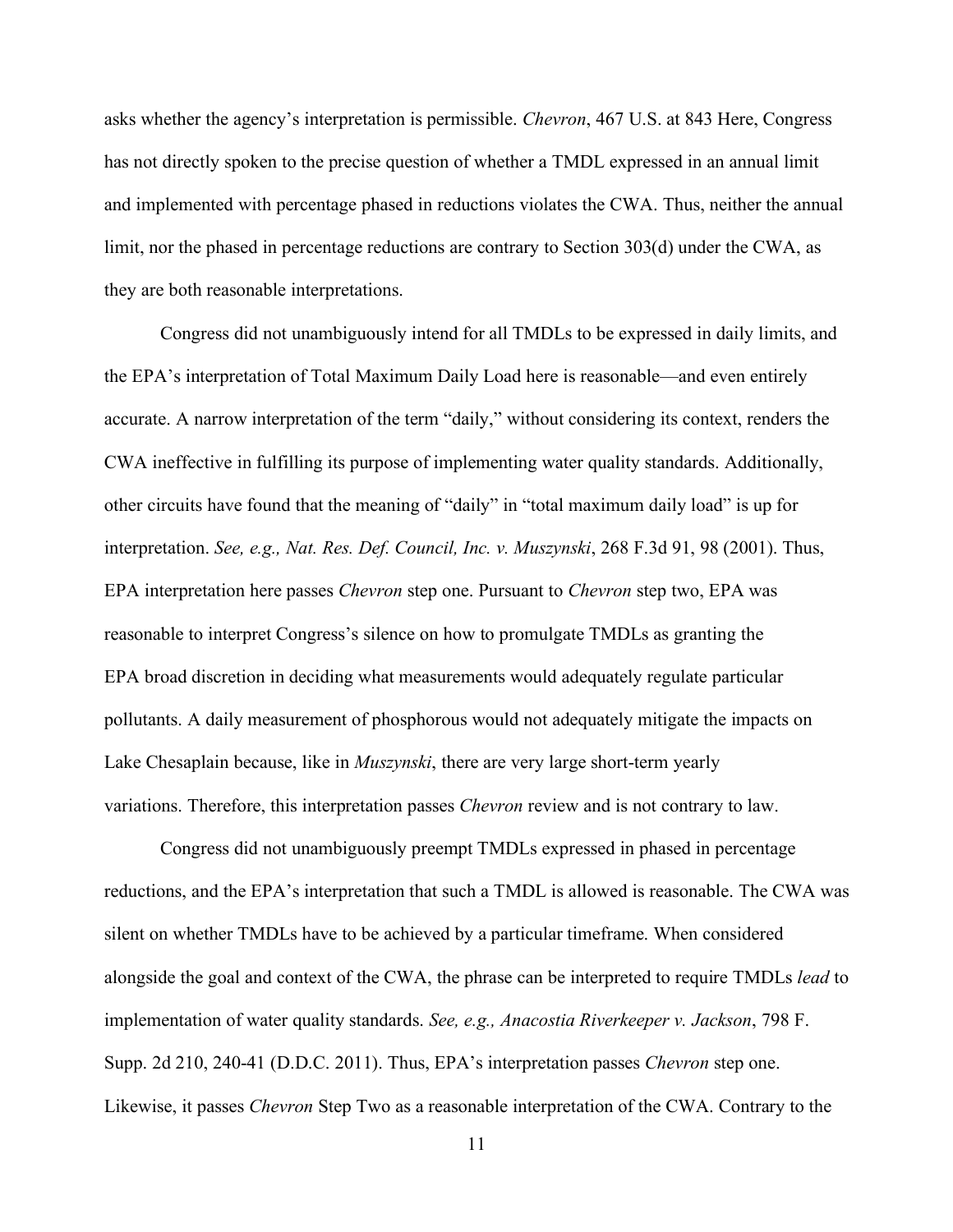District Court's assertions, Congress did not explicitly state a deadline for when a TMDLs must achieve these reductions. Although Congress set a 1977 deadline for effluent limitations requiring point sources implement the best technology available at that time, that deadline does not apply to TMDLs.

As the District Court correctly concluded, the EPA's decision that nonpoint source best management practices may offset point source reductions was not arbitrary and capricious or an abuse of discretion. An agency interpretation of its own regulation must be overturned if the interpretation "entirely failed to consider an important aspect of the problem [or] offered an explanation for its decision that runs counter to the evidence before the agency."*See Motor Vehicle Mfrs. Ass'n v. State Farm Mut. Auto. Ins. Co*., 463 U.S. 29, 43 (1983). 

The EPA's interpretation of 40 C.F.R. § 130.2(i) is not reviewed under the unfamiliar "reasonable assurance" standard, even though an old EPA guidance document may have advocated for this. As the District Court correctly concluded, this entirely unfamiliar standard is not codified in any statute or regulation and therefore should be ignored. Furthermore, TMDL's are not created for implementation purposes, and therefore a lack of specific plans to create offsets does not signal a disregard for an important aspect of this problem. Thus, the EPA's decisions regarding TMDL offsets should be upheld.

### **STANDARD OF REVIEW**

<span id="page-17-0"></span>Appellate courts review a trial court's decision to grant a motion for summary judgment *de novo*. *Piercy v. Maketa*, 480 F.3d 1192, 1197 (10th Cir. 2007). Under *de novo* review, courts of appeal do not grant deference to trial court decisions when considering whether summary judgment is appropriate. *Metcalf v. Golden,* 488 F.3d 836, 839 (9th Cir. 2007). Summary judgment is appropriate where, upon viewing the entire factual record in the light most favorable to the nonmoving party, "there is no genuine issue as to any material fact that the moving party is entitled to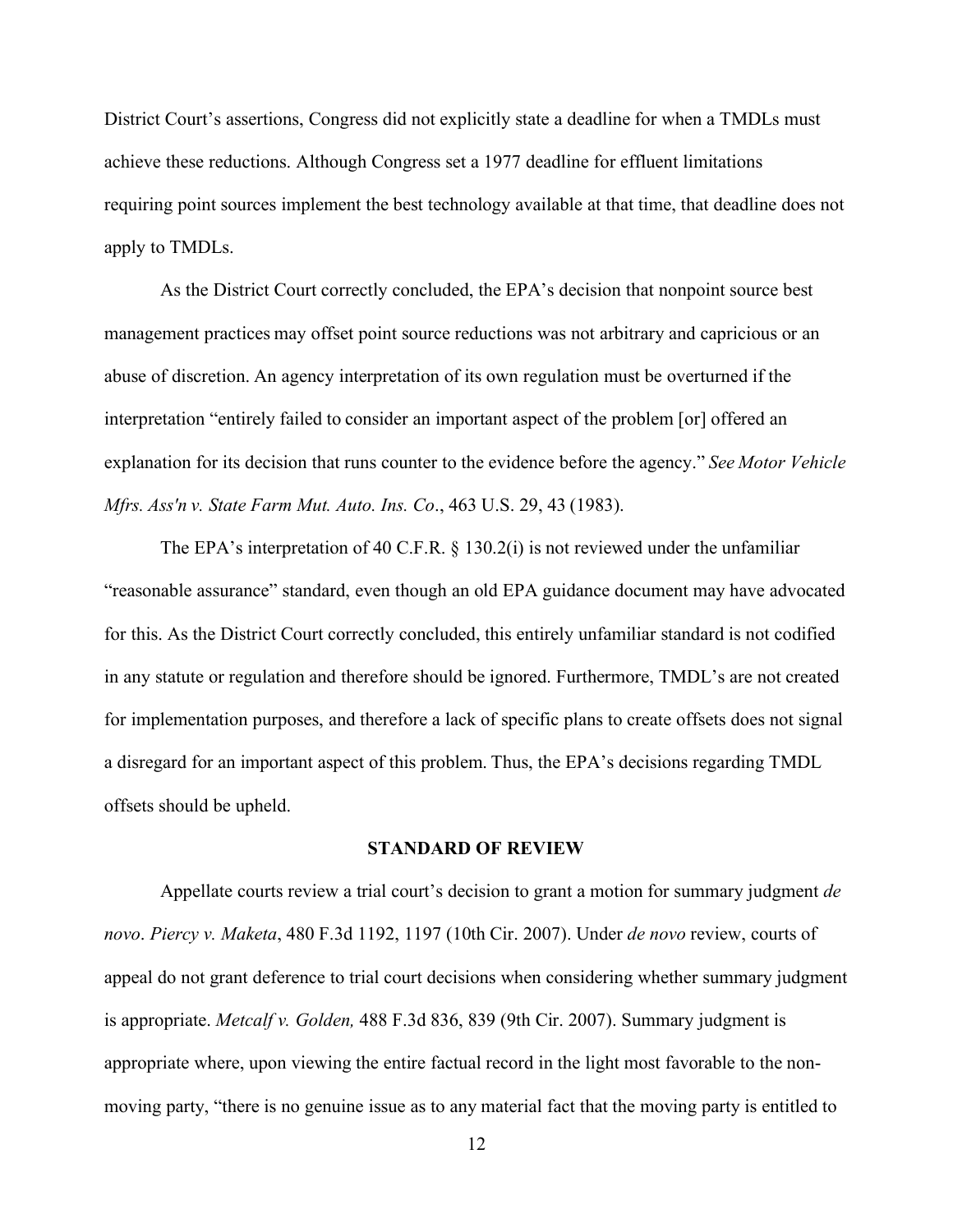<span id="page-18-0"></span>a judgment as a matter of law." Fed. R. Civ. P. 56(c).

#### **ARGUMENT**

# <span id="page-18-1"></span>**I. The District Court Erred in Determining the EPA's Determination to Reject the New Union Chesaplain Watershed Phosphorus TMDL and Adopt its own TMDL and Implementation Plan for the Lake Chesaplain Watershed is Ripe for Judicial Review.**

The EPA's determination to reject the New Union Chesaplain Watershed Phosphorus TMDL and adopt its own TMDL and implementation plan is not ripe for judicial review. "Ripeness is a justiciability doctrine designed to (1) prevent the courts, through avoidance of premature adjudication, from entangling themselves in abstract disagreements over administrative policies; and (2) protect administrative agencies from judicial interference until an administrative decision has been formalized and its effects felt in a concrete way by the challenging parties." *Nat'l Park Hospitality Ass'n*, 538 U.S. at 807-08. Further, for a dispute to be ripe—and thus, subject to adjudication––all necessary administrative actions giving the challenged agency action concrete effect must be exhausted. *See Abbott Lab'ys v. Gardner,* 387 U.S. 136, 148-49 (1967). "Determining whether an administrative action is ripe for judicial review requires a court to evaluate (1) the fitness of the issues for judicial decision and (2) the hardship to the parties withholding court consideration." *Nat'l Park Hospitality Ass'n*, 538 U.S. at 808. "However, mere uncertainty as to the validity of a legal rule does not constitute a hardship for purposes of ripeness analysis." *Id.* at 811.

Here, the lower court erroneously held the EPA's rejection of the New Union Chesaplain Watershed Phosphorus TMDL was ripe for review. At issue is whether the EPA's action is (A) fit for judicial decision and (B) whether, given delayed review, the parties will face hardship.

### <span id="page-18-2"></span>**A. The EPA's action is not fit for judicial decision.**

An action is fit for judicial review under the ripeness doctrine so long as it is a "final agency action." *Nat'l Automatic Laundry & Cleaning Council v. Shultz*, 443 F.2d. 689, 698 (D.C. Cir. 1971).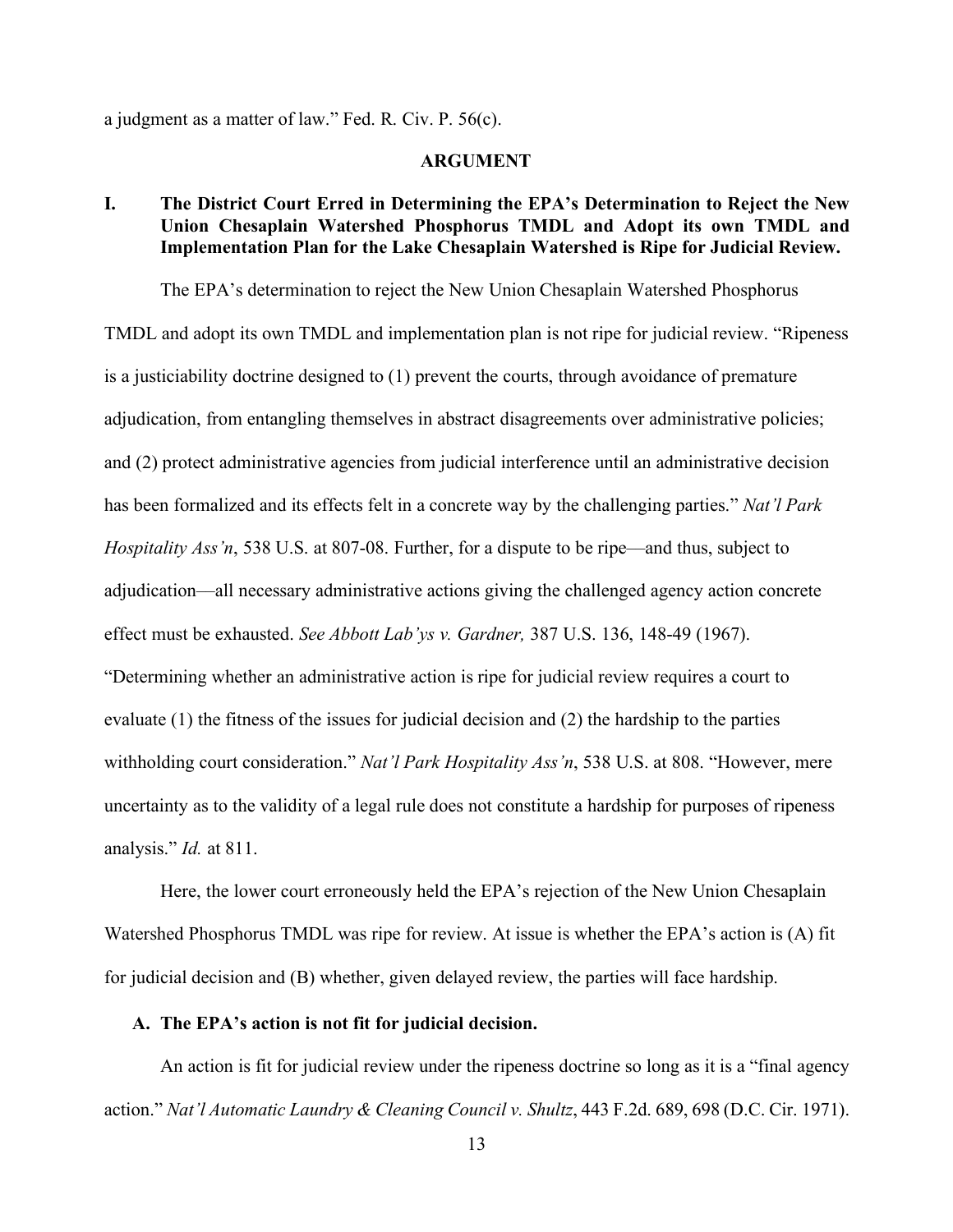In *Bravos v. Green*, the Federal District Court for the District of Columbia, held a claim relating to the EPA's approval of a TMDL was not ripe for review because it was not a final agency action. 306 F. Supp. 2d 48, 55 (D.D.C. 2004). Agency actions must satisfy two criteria to be considered final: (1) the agency's position must be "definitive" and (2) the agency's action must have a "direct and immediate effect on the day-to-day business' of the parties challenging the action." *Id.* At issue in *Bravos*, was a challenge to EPA's alleged approval of a state implementation plan for pollutants based on EPA's approval of a final TMDL's enumerated limitations on turbidity, silt, and phosphorus. *Id.* The plaintiff argued, EPA's approval can be inferred from a letter from EPA which "merely comments that the implementation plan was included with the" state's TMDL submission. *Id.* However, for the EPA's approval of the state implementation plan to be a final action, it must have expressly approved or denied the plan. *Id.* Moreover, the EPA's approval of the final TMDL did not have an immediate impact on Plaintiff because further agency action was needed for full implementation. *See id.* Because the plaintiff could not point to any evidence supporting a definitive approval or denial of the state implementation plan and it did not immediately affect the business, the court ruled the case was not ripe for judicial review. *Id.* at 58.

Here, the EPA's action is not a final agency action. The EPA's rejection of the phosphorus TMDL is "definitive," however, it will not have a "direct and immediate effect" on CLW's and New Union's regular activities. Like in *Bravos*, the regulatory effect of the TMDL requires further agency action and state implementation. For example, NPDES permits are required to be issued and New Union must institute the appropriate BMP requirements. Because the EPA's action will not have a direct or immediate effect on the Plaintiff, it is not final. Therefore, it is not subject for judicial decision.

### <span id="page-19-0"></span>**B. There is insufficient evidence of potential hardship withholding court consideration.**

In assessing hardship in the context of a challenge to the lawfulness of an EPA action,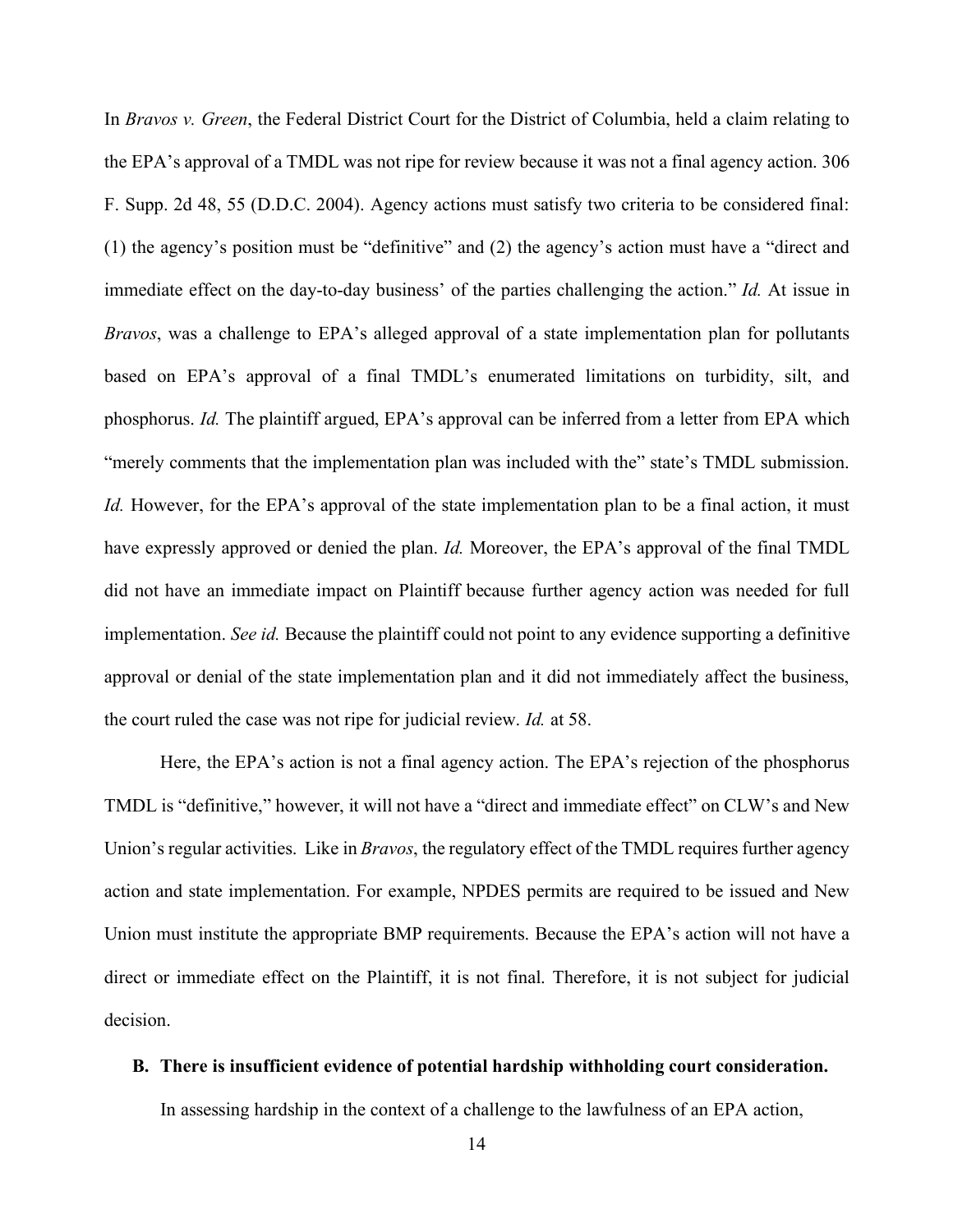courts must consider three factors: "(1) whether delayed review would cause hardship to the plaintiffs; (2) whether judicial intervention would inappropriately interfere with further administrative action; and (3) whether the courts would benefit from further factual development of the issues presented." *Ohio Forestry Ass'n, Inc.*, 523 U.S. at 733. Although no binding court has ruled on the ripeness of the EPA's approval of a state TMDL, the Federal District Court for Northern California has held a state-issued TMDL was not ripe for review. *See City of Arcadia v. EPA*, 265 F. Supp. 2d 1142, 1156 (N.D. Cal. 2003).

In *City of Arcadia v. United States*, the court upheld a motion for summary judgment relating to the EPA's rejection of a state-sanctioned trash TMDL on the basis of inadequacy unripe for judicial review because it failed the three-prong test set forth in *Ohio Forestry Ass'n*. *Id.* First, the plaintiffs failed to demonstrate any hardship that was "certain to occur and [would] adversely impact *Plaintiffs* themselves." *Id.* at 1156-57 (emphasis added). Hardship, whether physical or economic, must burden the actual plaintiff rather than a permittee or any other party. *Id.* at 1157*.* Further, "minimal hardship" to a plaintiff because of delayed review is insufficient for ripeness. *Id.*  Second, "judicial intervention would likely interfere with further administrative action on the part of the state." *Id. at 1158.* Because the state TMDL was subject to review by a board at the end of a specified time period and the state was still eligible to submit new TMDLs, judicial action would likely interfere with state agency and action; this weighed against the issue's ripeness for review. *Id.* at 1159. Lastly, the court held it would benefit from further fact finding related to the TMDL. *Id.* Because TMDLs are based on available sciences and are not "self-executing," they require further regulations for implementation, delayed judicial review will assist the Court in determining whether the trash TMDL was adequate for its goal. *Id.* In light of the three *Ohio Forestry Ass'n* factors balancing against ripeness, the United States District Court for Northern California determined the TMDL-rejection claim was not ripe for review. *Id.*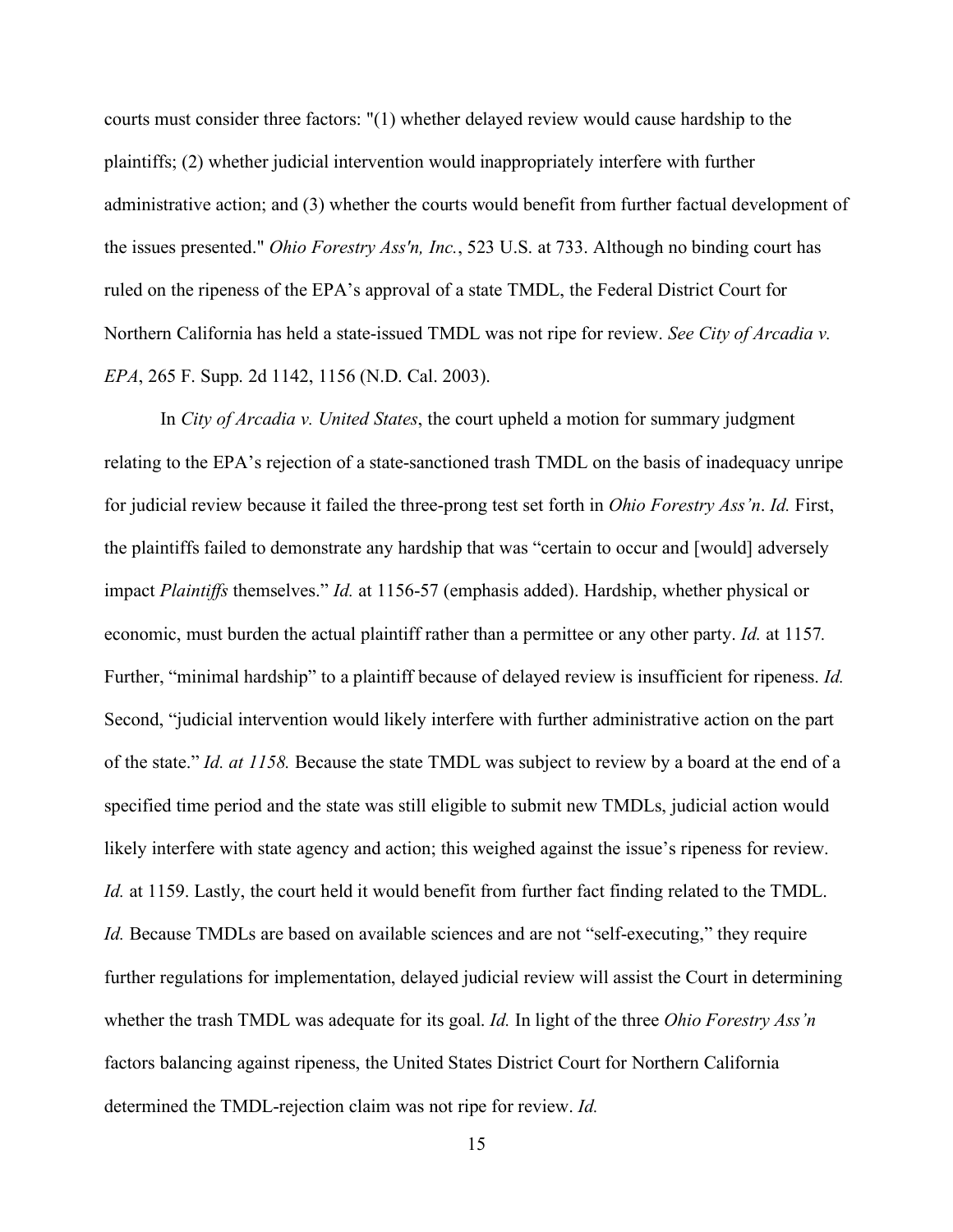Here, there is insufficient evidence of potential hardship resulting from delayed review, given the three-factor test from *Ohio Forestry Ass'n*. First, unlike in *American Farm Bureau Federation*, there is no specific or general harm which could result from the delayed review of Plaintiff's claims. Furthermore, like the plaintiffs in *City of Arcadia*, neither New Union nor Chesaplain Lake Watch provided sufficient evidence of harm that is *certain* to occur to *themselves*. Currently, the EPA and state are no more likely to spend more time, energy, or money in developing the plan either now or in the future because the present TMDL already has been fully developed and approved. This lack of evidence suggests the claim is not ripe for review.

Second, analogous to the circumstances in *City of Arcadia*, judicial intervention would inappropriately interfere with further administrative action. The new TMDL, as adopted by the EPA, requires additional action including issuing permits, proposing BMPs, and further review. Any judicial interruption will interfere with the current TMDL. Lastly, this Court would benefit from further factual development. Just like the TMDL in *City of Arcadia*, this TMDL is not selfexecuting, and requires additional regulatory changes for full implementation, including those actions necessary for step two of this analysis. Because available sciences and environmental circumstances change, this Court would benefit from more time to determine whether the EPA's adopted TMDL are effective. The three *Ohio Forestry Ass'n* factors suggest this Court should not find sufficient hardship if review were delayed.

#### \*\*\*

<span id="page-21-0"></span>Because the EPA's rejection of the state's TMDL is not fit for judicial decision and there is no hardship, CLW's and New Union's claim is not ripe for review.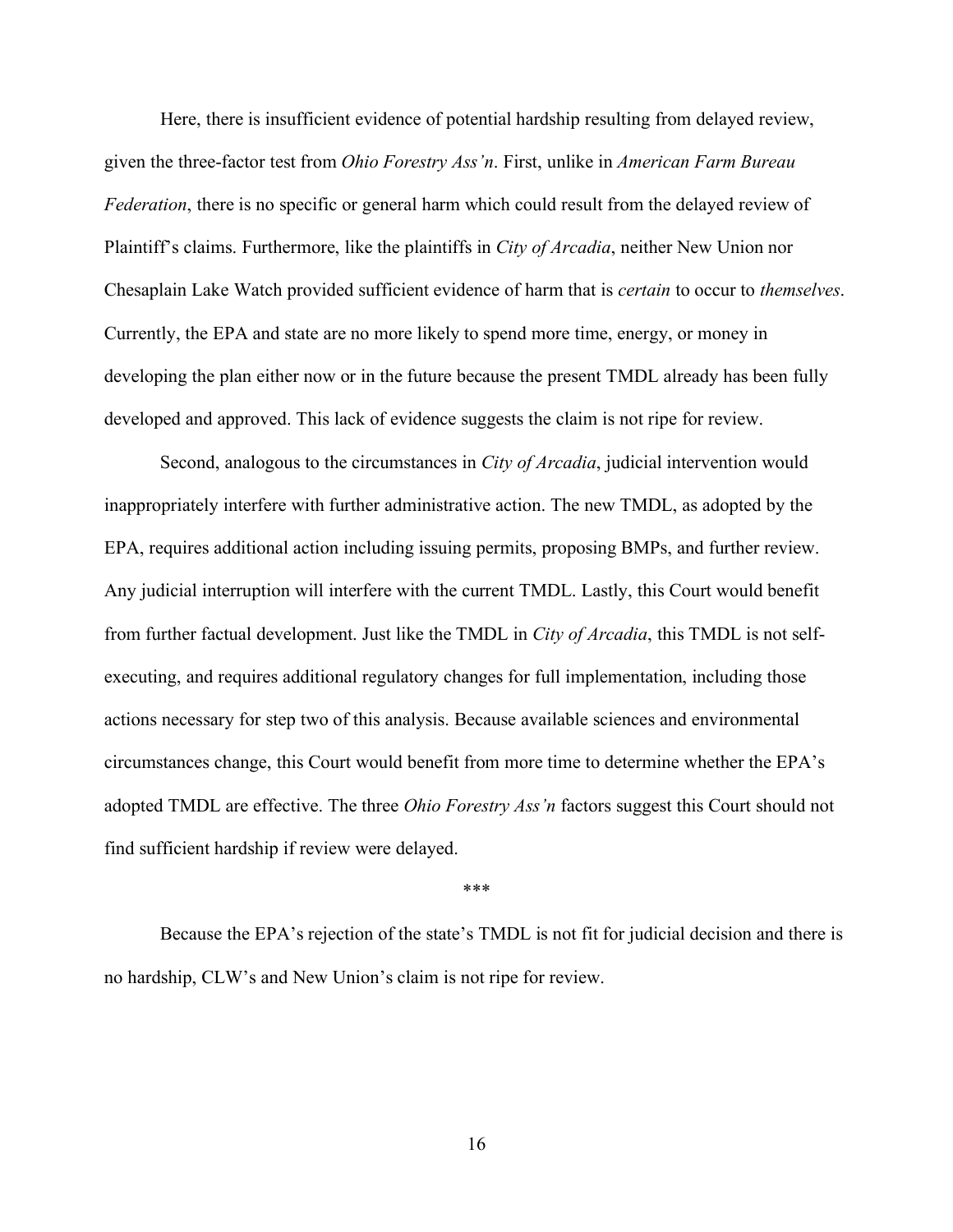**II. The EPA's Interpretation of the Ambiguous "Total Maximum Daily Load" was Reasonable, and thus Passes Chevron Review, as it was in Direct Alignment with Precedent, Legislative Intent, and Scientific Necessity to Control Water Pollution.**

The EPA's interpretation of TMDL to include wasteload allocations and load allocations was a reasonable interpretation of the ambiguous term "Total Maximum Daily Load", as legislative history and countless precedent suggest. Thus, the lower court's denial of EPA's interpretation of TMDL under *Chevron* step one was misguided.

Section 303(d) of the CWA is silent with respect to administering TDMLs to achieve established water quality standards, so a *Chevron* analysis is needed to determine whether the EPA's interpretation of TMDL's in Section 303(d) was appropriate. 33 U.S.C. § 1362; *Michigan*, 576 U.S. at 751. *Chevron*'s two-step formula first considers "whether Congress has *directly* spoken to the *precise* question at issue." *Chevron*, 467 U.S. at 842 (emphasis added). This first step simply ensures the Court will "give effect to the unambiguously expressed intent of Congress." *Id.* at 843. If the statute is at least partially ambiguous, *Chevron* step two dictates that the agency's interpretation of the statute must be upheld if it is reasonable. *Id.* at 843.

Here, the lower court's departure from decades of precedent, when it held that TMDLs clearly must not include wasteload allocations and load allocations, suggests one of two things that both ultimately conclude the EPA's interpretation passes *Chevron* review. First, it could suggest that Section 303(d) was at least partially ambiguous regarding the meaning of "Total Maximum Daily Load," which would warrant a *Chevron* step two analysis. This seems likely, as legislative ambiguity suggests that Congress intended the agency to fill in the gaps, especially when the topic at issue does not concern great economic and political significance. *FDA v. Brown & Williamson Tobacco Corp.*, 529 U.S. 120, 160 (2000). Additionally, the judicial disagreement here about the proper interpretation of this statute inherently suggests ambiguity, highlighting the appropriateness of *Chevron* step two review. The lower court's disagreement with decades of precedent in this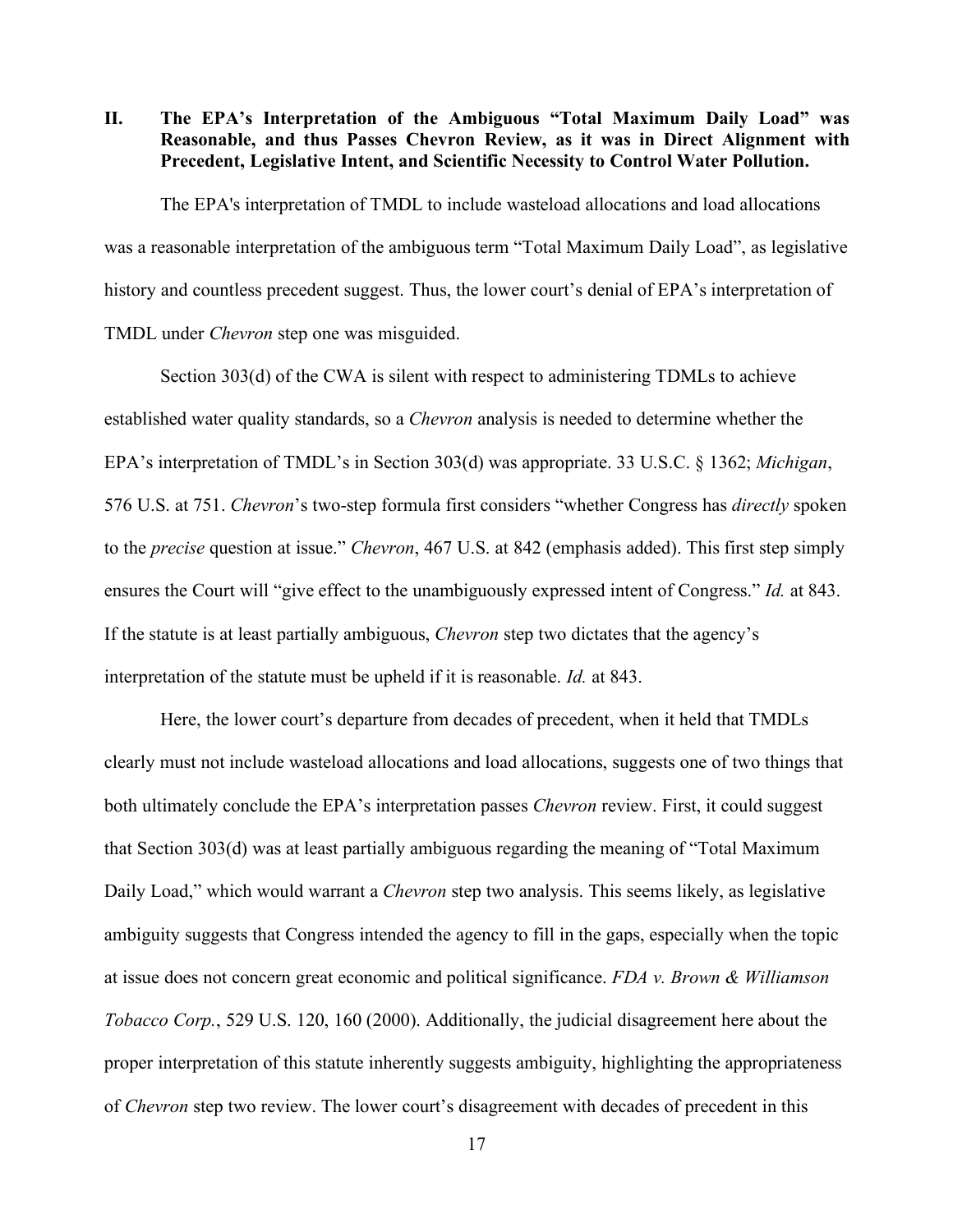ruling also suggests that the lower court's holding is a fundamental misunderstanding of Section 303(d). *See Pronsolino v. Nastri*, 291 F.3d 1123, 1129 (9th Cir. 2002); *Am. Farm Bureau Fed'n*, 792 F.3d at 299. However, the lower court's argument rests on the alternative: that they stand alone, against countless judicial authority, as the one court that truly understands Section 303(d) as directly and unambiguously not including wasteload allocations and load allocations. As the following analysis of Section 303(d) shows, this argument falls flat. Under step two of *Chevron*, the court must decide if the agency's interpretation is "based on a permissible construction of the statute." *Chevron*, 467 U.S. at 843. This standard is extremely deferential, as "considerable weight should be accorded to an executive department's construction of a statutory scheme it is entrusted to administer . . . ." *Id.* at 844. Thus, this Court's analysis hinges on whether the EPA reasonably interpreted Section 303(d) when it included wasteload allocations and load allocations of point sources and nonpoint sources, respectively.

In order for a TDML to be approved, it must be "established at a level necessary to implement the applicable water quality standards . . . ." 33 USC  $\S$  1313(d)(1)(C). For water quality standards to be attained, consideration of pollution from point sources and nonpoint sources is necessary to regulate the total pollution entering a waterbody. *Pronsolino*, 291 F.3d at 1129 (holding that the Clean Water Act gave EPA authority to administer TMDL's when only nonpoint sources were polluting a waterbody).

Legislative history indicates that Congress at least intended TMDLs to include wasteload allocations for point sources. In 1987, after the EPA interpreted TDMLs to include wasteload allocations for point sources and load allocations for nonpoint sources, Congress amended 33 U.S.C. § 1313 by adding an additional subsection. This subsection, 33 U.S.C. § 1313(d)(4), now contained the phrase "any effluent limitation based on a total maximum daily load or other wasteload allocation." The "other" in this statute suggests that Congress recognized and endorsed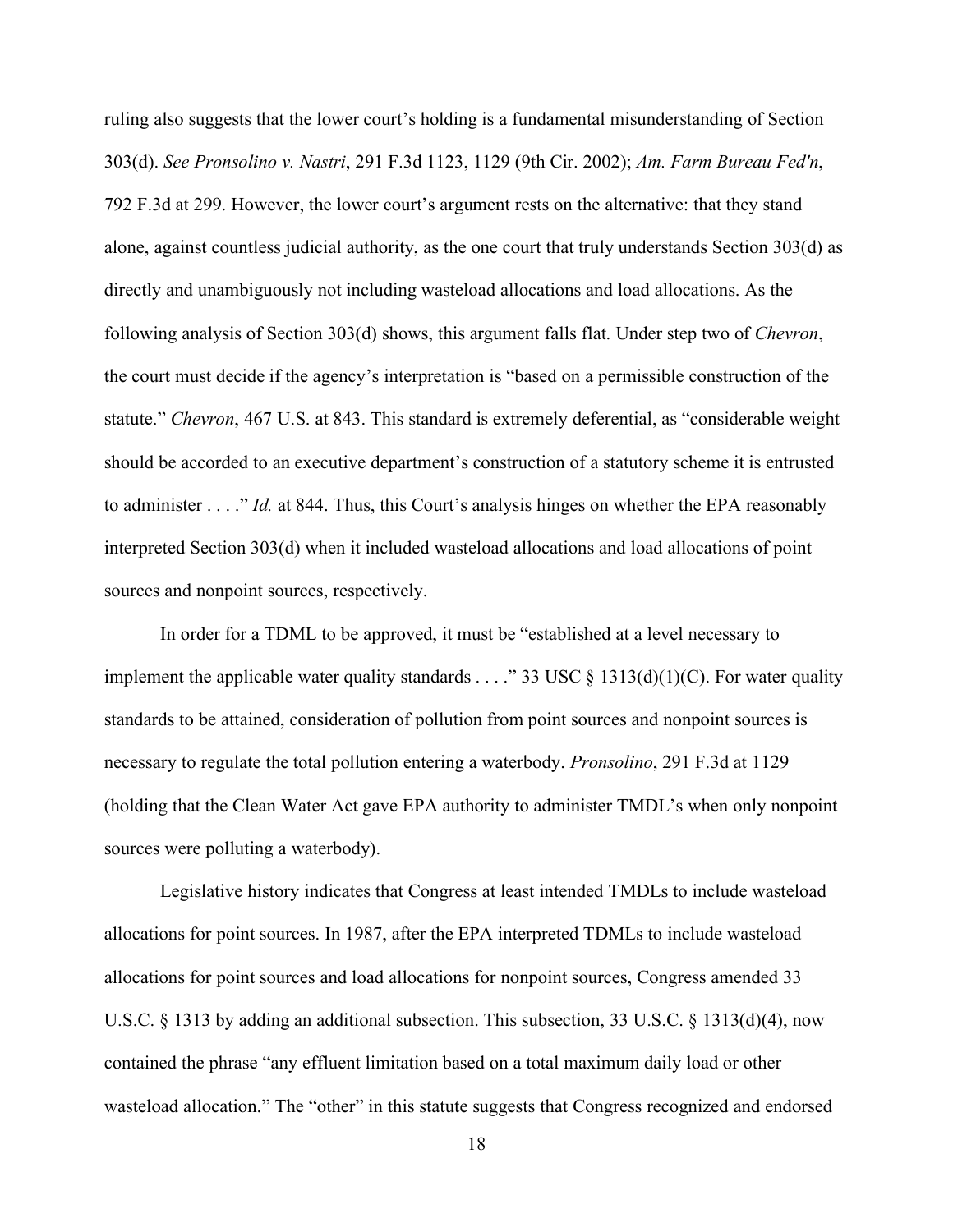the EPA's inclusion of allocations in the TMDL calculation. *See also Am. Farm Bureau Fed'n*, 984 F. Supp. 2d 289 (specifying that Congress's inclusion of the term "other" signaled an approval of allocation inclusion in TMDL calculations).

Section 303(d) stands as the primary means under the CWA for regulating nonpoint sources, and therefore TMDLs must include point sources and nonpoint sources to effectuate the purposes of the CWA. "Section 303(d) has emerged as the most promising provision of the [Clean Water Act] for addressing the lingering problem of nonpoint source pollution." DANIEL A. FARBER, ET AL., CASES AND MATERIALS ON ENVIRONMENTAL LAW 654 (10th ed. 2019). Pursuant to the CWA, states must submit to EPA a list of waters for which point source pollution limits alone are insufficient to attain water quality standards; these waters require state submission of a TMDL that includes consideration of nonpoint source pollution. *Am. Farm Bureau Fed'n*, 792 F.3d at 299 ("the Clean Water Act *requires* the drafter of a TMDL to consider nonpoint source pollution"). Therefore, the CWA requires EPA to consider pollution from point sources and nonpoint sources to attain water quality standards.

Approval of the EPA's inclusion of wasteload allocations and load allocations in TMDL calculations spans many decades. In 1985, the EPA specified that "[a]lthough section  $303(d)(2)$  of the Act does not specifically mention either WLAs or LAs, it is impossible to evaluate whether a TMDL is technically sound and whether it will be able to achieve standards without evaluating component WLAs and LAs and how these loads were calculated. Water Quality Planning and Management, 50 Fed. Reg. 1774, 1775 (Jan. 11, 1985).

Upwards of 30,000 TDMLs approved by EPA thus far have included wasteload allocations and load allocations, so holding that this interpretation of TMDL is improper would call thousands of TMDL's into question. Response Brief of Defendant-Appellee at 42, *Am. Farm Bureau Fed'n v. EPA*, 792 F.3d 281 (3d Cir. 2015) (No. 13-4079). This interpretation would be a potentially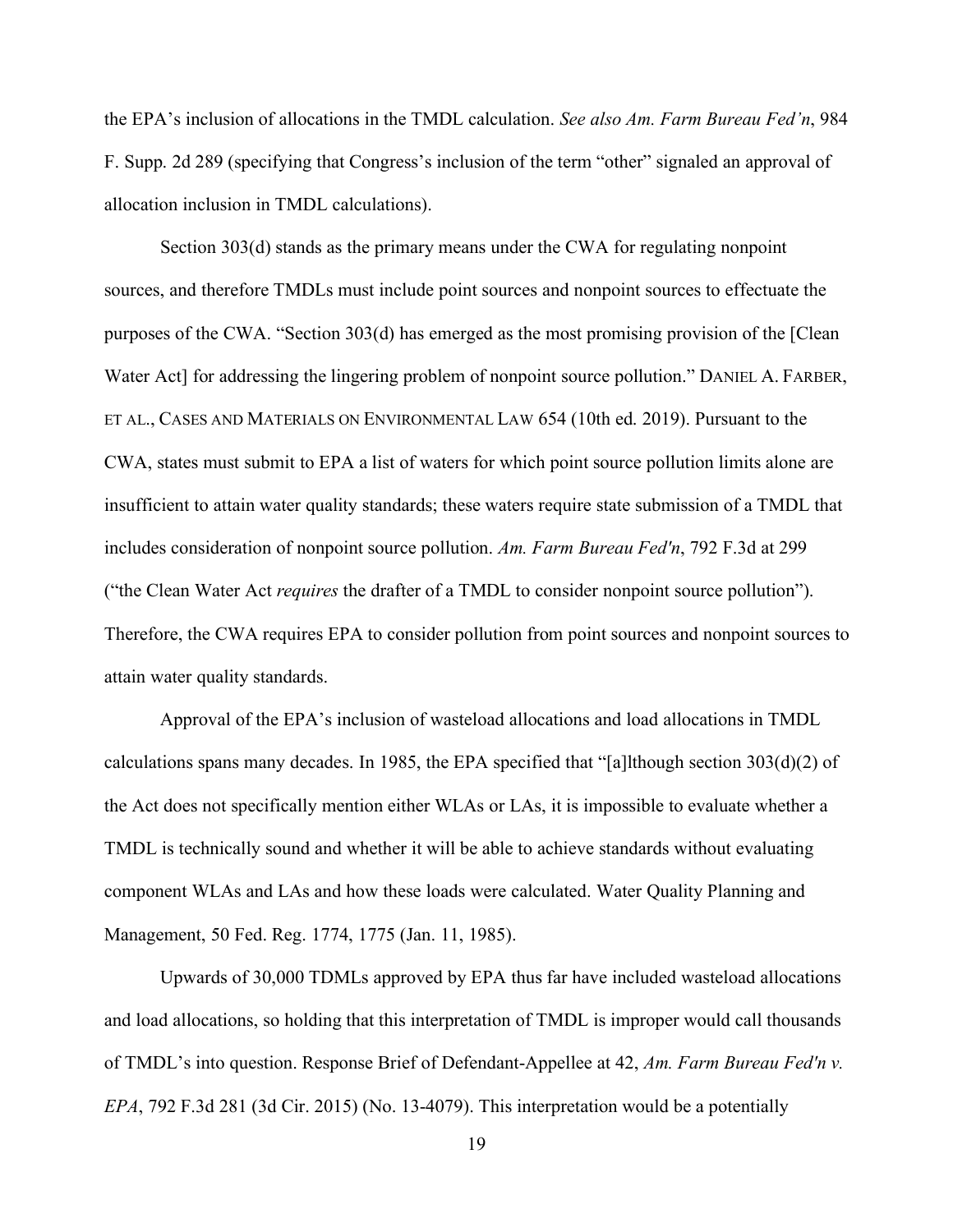devasting result for the regulatory administration of Section 303, and an argued expansion of administrative authority should not justify throwing the environmental administrative state into a tailspin. *Id.*; *see also Pronsolino*, 291 F.3d at 1140 (holding a "federalism basis for reading § 303 against its own words and structure is unfounded"). As in *Pronsolino*, forbidding nonpoint source load allocations from being included in TMDLs would present a substantial challenge when regulating waterbodies that are primarily polluted by nonpoint sources. *Id.*

Decades of legislative history and precedent suggest the lower court was incorrect in holding that Section 303(d) unambiguously did not permit TMDLs to include wasteload allocations and load allocations. Because the EPA's interpretation of "Total Maximum Daily Load" here complied with decades of precedent and achieved water quality standards through the best possible system, it was a reasonable interpretation of Section 303(d) and should be upheld.

# <span id="page-25-0"></span>**III. EPA's TMDL and CWIP is Consistent with the Requirements of the CWA and Adequately Supported by Scientific Evidence in the Record.**

EPA's interpretation of the CWA to allow TMDLs measured in annual limits, implemented with percentage reduction phases, is not contrary to law. Under *Chevron*'s first step, a court reviewing an agency's statutory interpretation must first consider "whether Congress has *directly* spoken to the *precise* question at issue." *Chevron*, 467 U.S. at 843 (emphasis added). If Congress did speak directly to the precise issue, "the court, as well as the agency, must give effect to the *unambiguously* expressed intent of Congress." *Id.* (emphasis added). In considering whether Congress unambiguously expressed it intent, the court must remember "the meaning—or ambiguity—of certain words or phrases may only become evident when placed in context." *Brown & Williamson Tobacco Corp.,* 120 S. Ct. at 1300-01.

If there is any ambiguity in the meaning of the statute, courts move on to *Chevron* step two, which considers whether the agency's interpretation is permissible. *Chevron*, 467 U.S. at 843*.*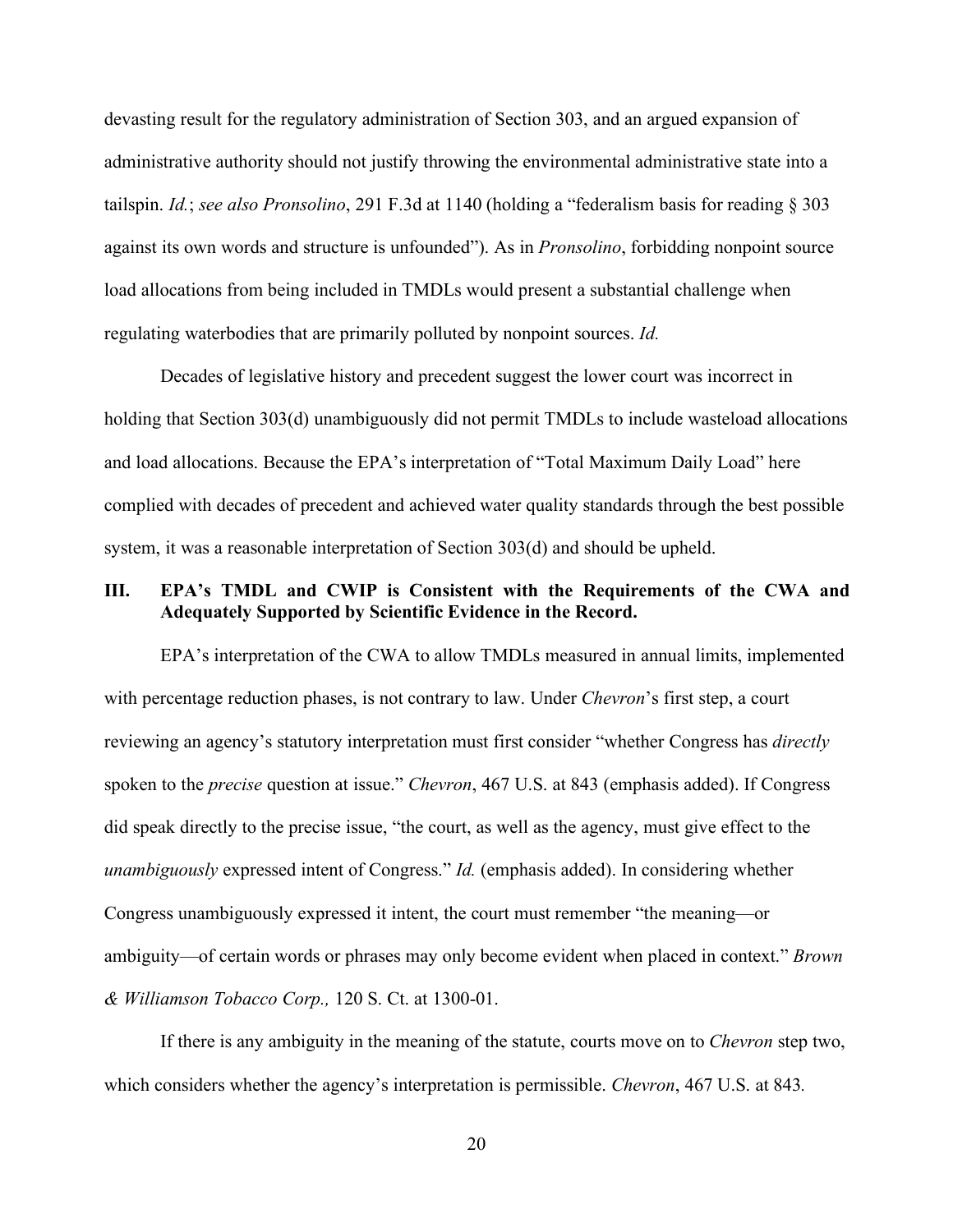Courts must give considerable deference to the agency's statutory interpretation where "the regulatory scheme is technical and complex, the agency considered the matter in a detailed and reasoned fashion, and the decision involves reconciling conflicting policies." *Id.* at 865. The Supreme Court has held that an agency is owed deference where "administering a complex statutory scheme requiring technical or scientific sophistication." *Am. Farm Bureau Fed'n* 782 F.3d at 296. In technical and complex matters, which "[t]here is no doubt that the Clean Water Act falls into," courts give deference to how EPA fills in gaps left by Congress. *Id.*

Here, Congress has not directly spoken to the precise question of whether a TMDL expressed in an annual limit and implemented with percentage phased in reductions violates the CWA. Moreover, EPA's interpretation of the CWA's TMDL requirement is permissible. When considered in context, neither the annual limit, nor the phased in percentage reductions are contrary to Section 303(d) under the CWA. Granting EPA the deference it is due, these interpretations certainly pass muster.

### <span id="page-26-0"></span>**A. Annual limitations do not violate the Clean Water Act.**

Congress did not unambiguously intend for all TMDLs to be expressed in daily limits because such an understanding stands in stark opposition to the purpose of the CWA. The CWA aims to implement water quality standards for a vast array of pollutants across numerous waterbodies. Thus, to effectively implement water quality standards, TMDLs must be appropriate for both the body of water and the pollutant at issue. A narrow interpretation of the term "daily," without considering its context, renders the CWA ineffective in fulfilling its purpose of implementing water quality standards.

Furthermore, the complex nature of the CWA indicates that Congress intended to give broad discretion to the EPA. The regulatory scheme "requires agencies to determine how the pollutant enters, interacts with, and . . . adversely impacts an affected waterbody." *Muszynski*, 268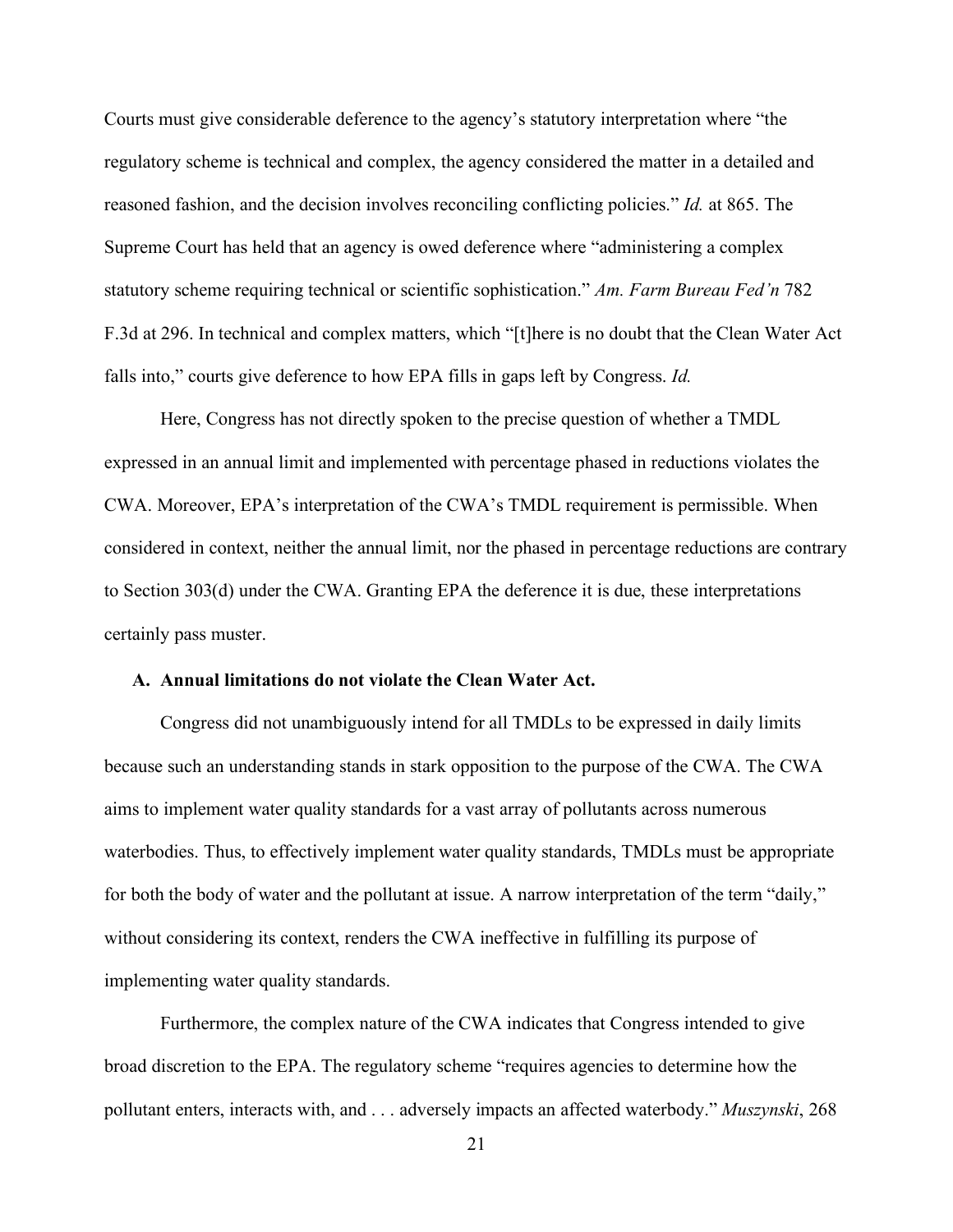F.3d at 98. Congress did not address TMDL at a high level of detail, leaving the definition and promulgation of TMDL open to interpretation, because it intended to defer to the EPA's evaluation of complex scientific and technical data. Since Congress was silent on the most appropriate measure for a TMDL, it left the EPA to fill in the gap and select a measurement "necessary to implement the applicable water quality standards." 33 U.S.C. § 1313(d).

CLW's claim that EPA's TMDL is insufficiently protective disregards the EPA's expertise and is based on a scientific misconception that all pollutants, regardless of their characteristics, cause harm based on their day-to-day discharges. Some pollutants, including phosphorus, are not adequately regulated by daily limits because their negative impacts become problematic after accumulating over time. According to CLW, the word "daily" carries so much weight it preempts the EPA from approving TMDLs based on time measurements on a non-daily basis, even when the science shows that a daily measurement will not effectively implement water quality standards for a certain pollutant. This narrow interpretation of the CWA would require all pollutants, even those that are not adequately regulated by daily limits, be expressed in daily limits. This runs counter to the purpose of the CWA to implement applicable water standards and would be far less protective of eutrophication in Lake Chesaplain.

Further ambiguity regarding Congress' intent arises from a thorough reading of the statutory language. The context surrounding the single word "daily" indicates Congress may have intended a "daily load" requirement apply only to "those pollutants which the Administrator identifies . . . as suitable for such calculation."  $\S$  1313(d)(1)(C). The District Court did not address this language and misplaced its analysis solely on the word "daily" without considering the word in its context. Moreover, Congress's direction that loads "take into account any lack of knowledge concerning the relationship between effluent limitations and water quality" supports the contention that the unit of time in the TMDL calculation should be flexible. *Id.* Congress's reference to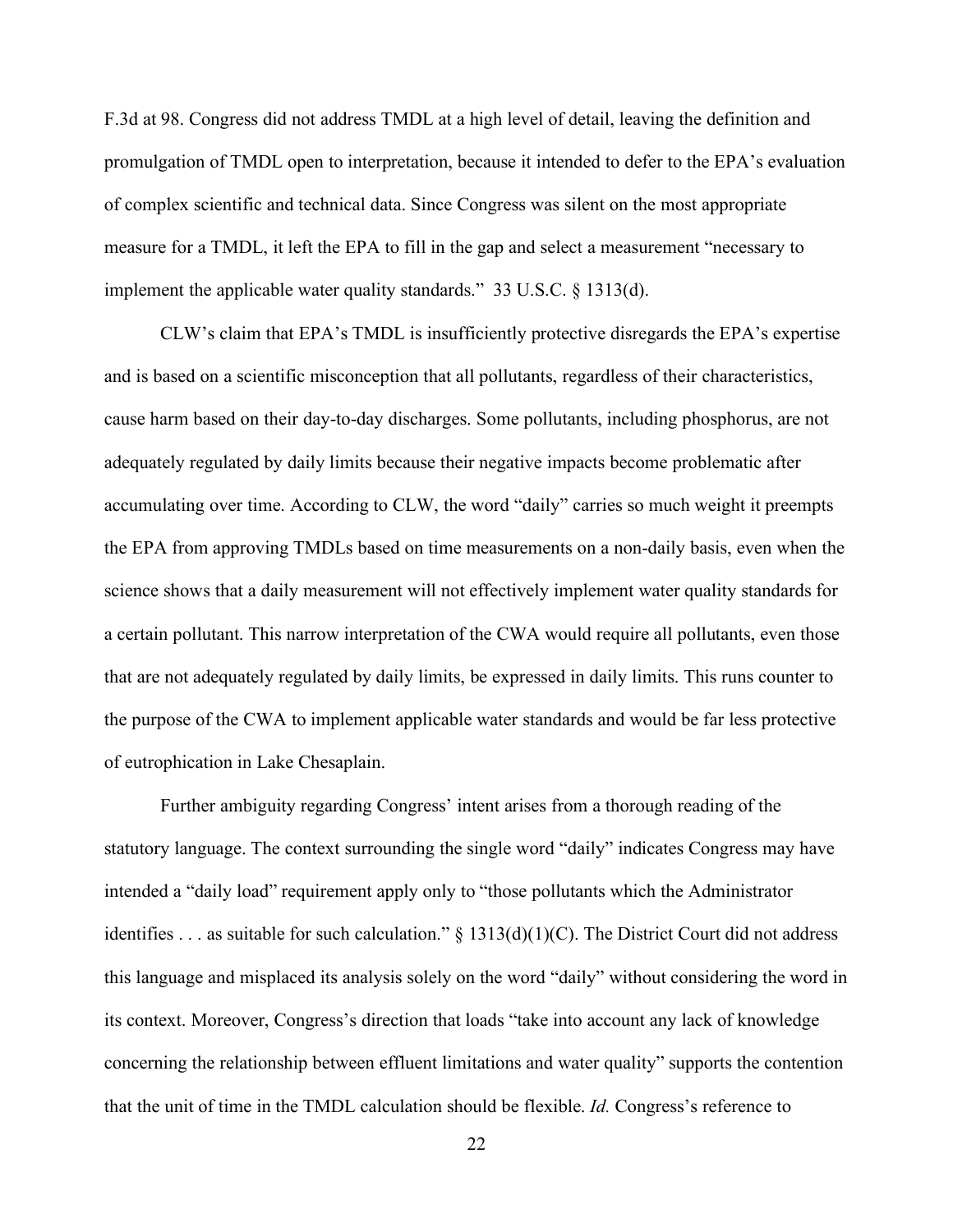"seasonal variations" does not directly speak to the question of whether Congress intended TMDLs to solely be expressed in daily limits. The District Court gave no explanation for why an annual limit inherently disallows consideration of seasonal variations.

Other circuits have found the meaning of "daily" in "total maximum daily load" is up for interpretation. *See, e.g., Musyznski*, 268 F.3d at 98 ("[T]he term 'total maximum daily load' is susceptible to a broader range of meanings."). In *Musyznski*, Second Circuit held a TMDL could be expressed hourly, weekly, monthly, or annually because a narrow construction of the term would be "absurd, especially given that for some pollutants, effective regulation may best occur by some other periodic measure than a diurnal one." *Muszynski*, 268 F.3d at 99. EPA reasoned that phosphorus would not be adequately mitigated by a daily load because seasonal variations such as storm surges made the pollution vary throughout the year. *Id*. Because of this fluctuation, the Second Circuit agreed with the EPA that a TMDL "may be expressed by another measure of mass per time, where such an alternative measure best serves the purpose of effective regulation of pollutant levels in waterbodies." *Id.* Essentially, if "daily" in TMDL preempted any other time measurement, it would have impaired CWA's effectiveness. *Id.* The Second Circuit ruled that Congress did not unambiguously intend for such a narrow meaning and absurd result. *Id.*

Despite the foregoing precedent, the District Court applied an unusual standard from the D.C. Circuit. This standard sets an "exceptionally high burden" for an agency to show that a particular statutory interpretation is absurd. *Friends of Earth, Inc. v. EPA*., 446 F.3d 140, 146 (D.C. Cir 2006). However, this exceptionally high standard is only necessary for demonstrations of "absurdity" in the D.C. Circuit. *Id.* Accordingly, the lower court's application of this standard here was incorrect, and the Second Circuit's *Chevron* analysis was the appropriate standard.

The phrases surrounding "daily" within the CWA, the context of how a narrow reading of "daily" harms the purpose of the CWA, and the inapplicability of a D.C. Circuit "absurdity" review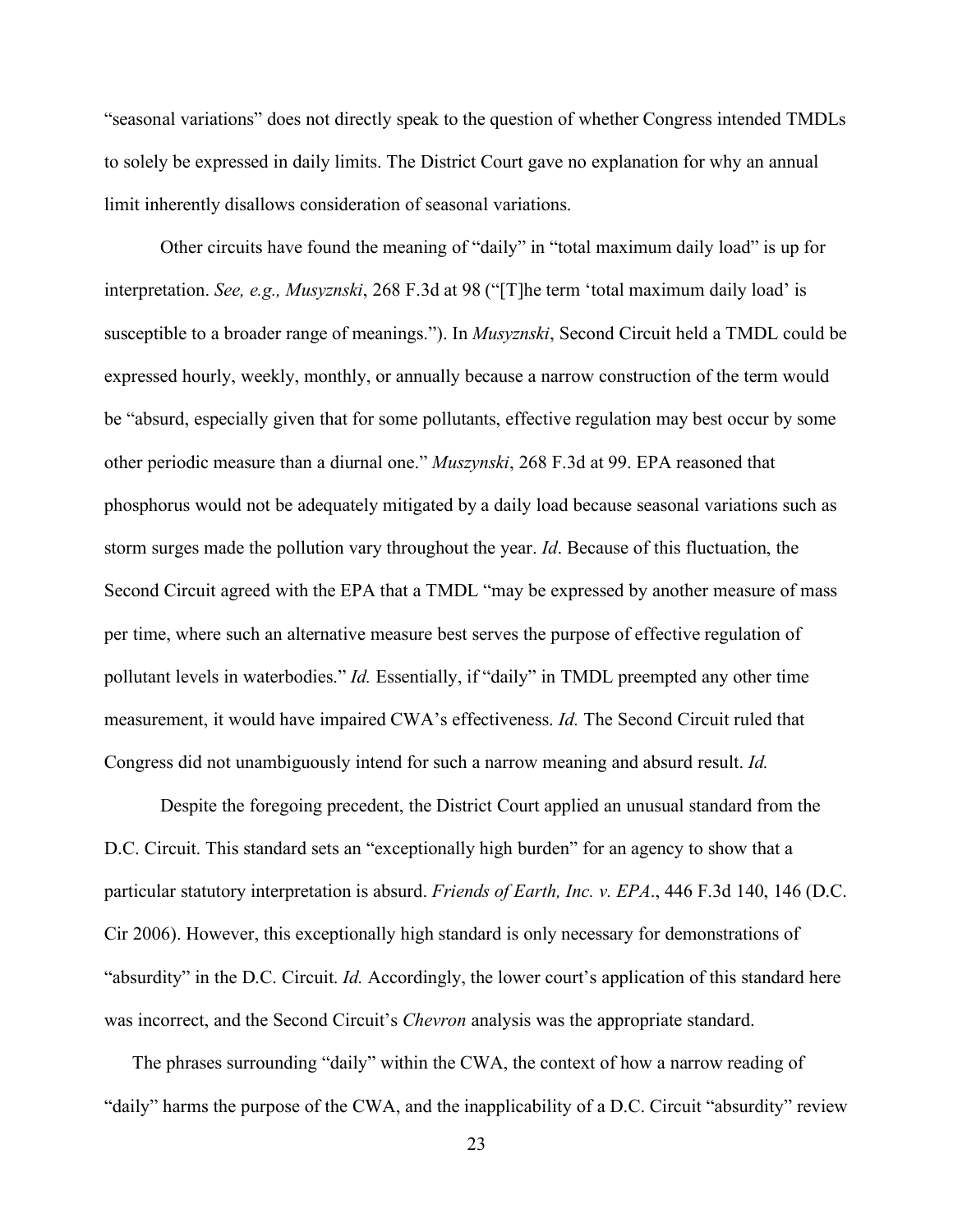here, both show that Congress did not unambiguously speak to whether TMDLs must be expressed in "daily" terms. Thus, the inquiry turns to the second step of *Chevron*, where the Court must determine whether EPA's interpretation is reasonable and based on a permissible construction of the statute.

Under *Chevron* step two, wholistic analysis illustrates EPA's implementation of an annual plan is an acceptable, even entirely permissible, interpretation of TMDL in the CWA. EPA can reasonably interpret Congress's silence on how to promulgate TMDLs as granting broad discretion in deciding what measurements would adequately regulate a particular pollutant. The Supreme Court has held that an agency is owed deference where "administering a complex statutory scheme requiring technical or scientific sophistication." *Am. Farm Bureau Fed'n*, 782 F.3d at 296. "There is no doubt that the Clean Water Act falls into this category of legislation." *Id*. In such technical and complex matters, courts give deference to how EPA fills in gaps left by Congress. *Id.* For example, in *Muszynski* the Third Circuit held EPA was reasonable in determining that daily load would be inappropriate for phosphorus emissions. *Muszynski*, 268 F.3d at 98-99. The administrative record showed that "phosphorus concentrations in waterbodies are affected 'by the seasonal interplay of temperatures, density, and wind,' resulting in the frequent occurrence of 'very large short-term yearly variations which characterize the gradually increasing concentration." *Muszynski*, 268 F.3d at 99*.*

Similarly, here, EPA reasonably, based on its expertise of technical and scientific matters, decided a daily limit on phosphorus would be inappropriate. EPA engaged in a complex analysis, considering Lake Chesaplain's water quality was not sufficient for the lake's designated uses of drinking, primary contact recreation (swimming), and fish propagation. Chief amongst the EPA's analysis was the consideration that water clarity, odors, and oxygen levels were impaired by a process called eutrophication. Eutrophication occurs where excessive amounts of a nutrient called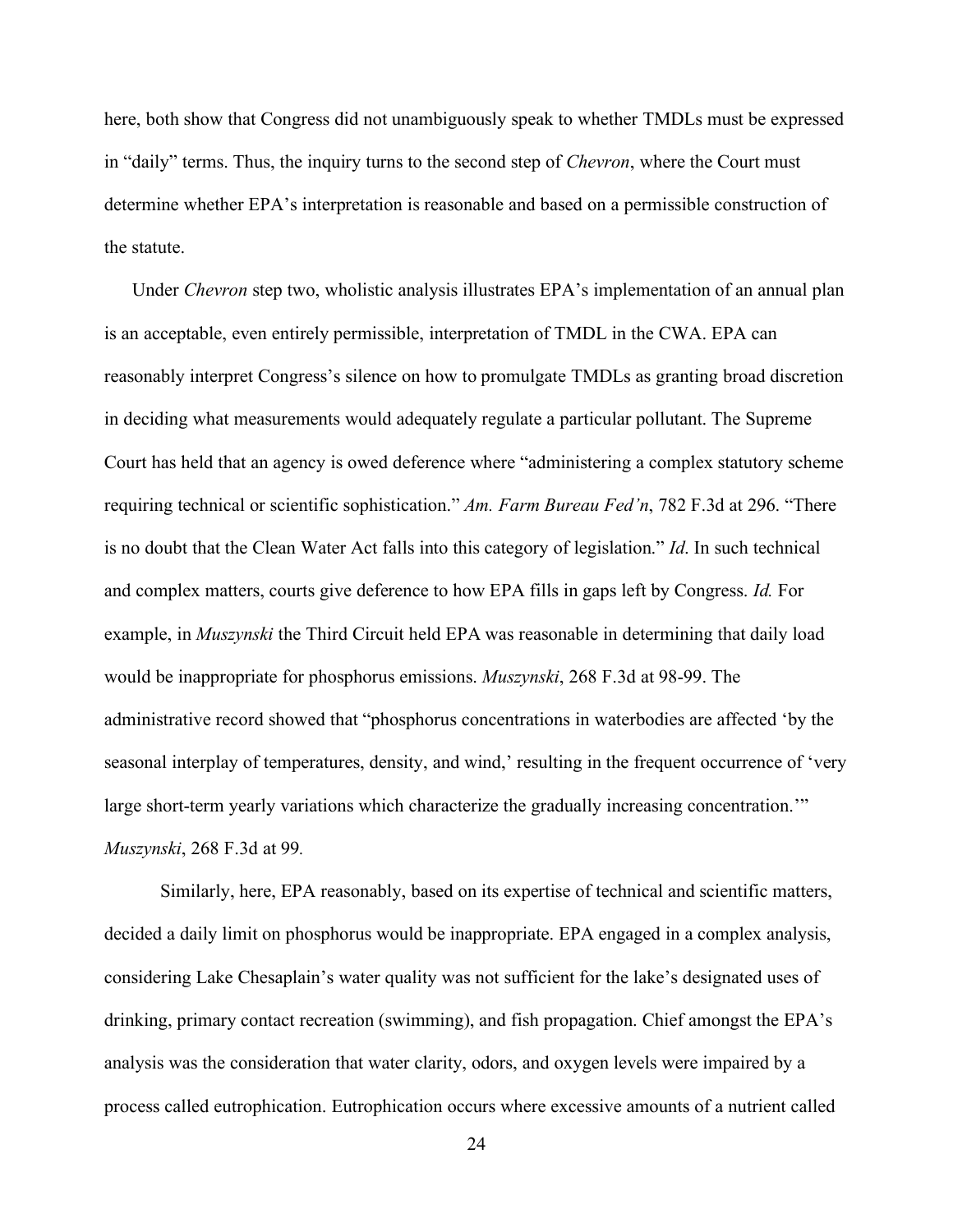phosphorus allow algae populations to grow to extreme levels. Thus, EPA reasoned that phosphorus emissions had to be regulated to protect the designated uses of the lake.

A daily measurement of phosphorous would not adequately mitigate the impacts on Lake Chesaplain because, like in *Muszynski*, there are very large short-term yearly variations. Seasonal interplay causes the lake's water quality to significantly vary throughout the year. During the summer, storm events spread phosphorus-containing liquid manure from ten large-scale hog production facilities through groundwater flows and surface runoff. Because this phosphorus is spread through agricultural stormwater runoff, it is exempted from CWA permit requirements pursuant to 33 U.S.C. § 1362(14). However, these hog production facilities are the primary polluter of phosphorus into Lake Chesaplain. Every summer, the lake's water quality suffers as storms bring in phosphorus. The lake experiences mats of algae *only* during the summer months, and DO levels are *especially* low during summer months. Thus, a daily limit could not account for these seasonal variations and would fail to implement the lake's water quality standards.

### <span id="page-30-0"></span>**B. Phased in percentages do not violate the Clean Water Act.**

The EPA's interpretation of the TMDL requirement to permit phased in percentage reductions passes *Chevron* Step One. 33 U.S.C. § 1313(d)(1)(C), which states TMDLs "shall be established at a level necessary to implement the applicable water quality standards," because it does not unambiguously show that Congress did not intend to allow TMDLs with phased in percentage reductions. Contrary to plaintiff's claims, TMDLs do not have to instantly restore water quality as soon as they are implemented. The CWA was silent on issues of time regarding TMDLs. First, TMDLs do not have to be implemented by a certain deadline, as the CWA does not specify any particular timeframe. TMDLs do not have to immediately restore water quality, as the CWA was silent on whether these standards had to be constantly achieved or, in the contrary, could be periodically violated.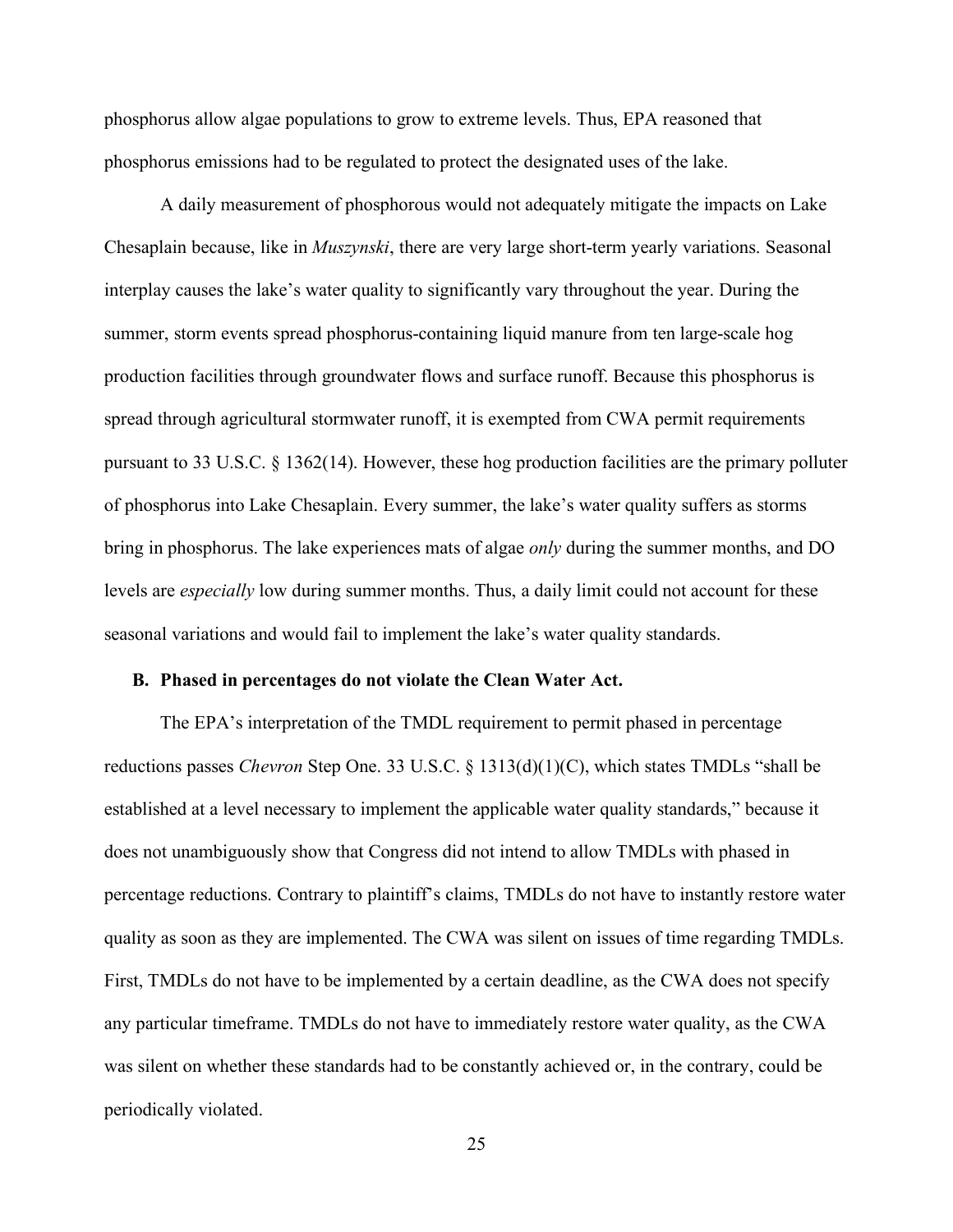Moreover, when the requirement that TMDLs be established "at a level necessary to implement the applicable water quality standards" is considered alongside the goal and context of the CWA, "Total Maximum Daily Load" is not unambiguous. First, it could mean TMDLs must immediately, upon implementation, instantly bring water quality up to standards. On the other hand, it could mean, as numerous circuit courts have held, that TMDLs must *lead* to implementation of water quality standards through. *See, e.g., Anacostia Riverkeeper*, 798 F. Supp. 2d at 240-41 (D.D.C. 2011) (stating that under the CWA, it is the State's and EPA's responsibility to show how an 85% reduction in pollution will *lead* to attainment). This understanding coincides with the CWA's purpose to create "a partnership between the States and the Federal Government, animate by a shared *objective*: 'to *restore* and *maintain* the chemical, physical, and biological integrity of the Nation's waters. 33 U.S.C. § 1251(a)." *Ark. v. Okla.*, 503 U.S. 91, 101 (1992) (emphasis added).

The Third Circuit interpreted this purpose to mean that TMDL "is broad enough to include allocations, target dates, and reasonable assurance." *Am. Farm Bureau Federation*, 782 F.3d at 299. If plaintiffs were correct that the statute unambiguously preempts phased in percentage reductions, it would cast doubt upon the reasoning of many judges in the United States that affirmed such TMDLs. For example, in *American Farm Bureau Federation*, a TMDL promulgated in 2010 called for phased in percentage reductions over multiple years: the TMDL aimed for 60% implementation of pollution mechanisms by 2017 and 100% implementation by 2025. *Id.* at 292. The court upheld this TMDL because "it is common sense that a timeline complements the Clean Water Act's requirement that all impaired waters achieve applicable water quality standards." *Id.* at 300.

If anything, the statutory language of the CWA suggests that Congress could not have intended to require TMDLs must provide instant water quality restoration. Though the CWA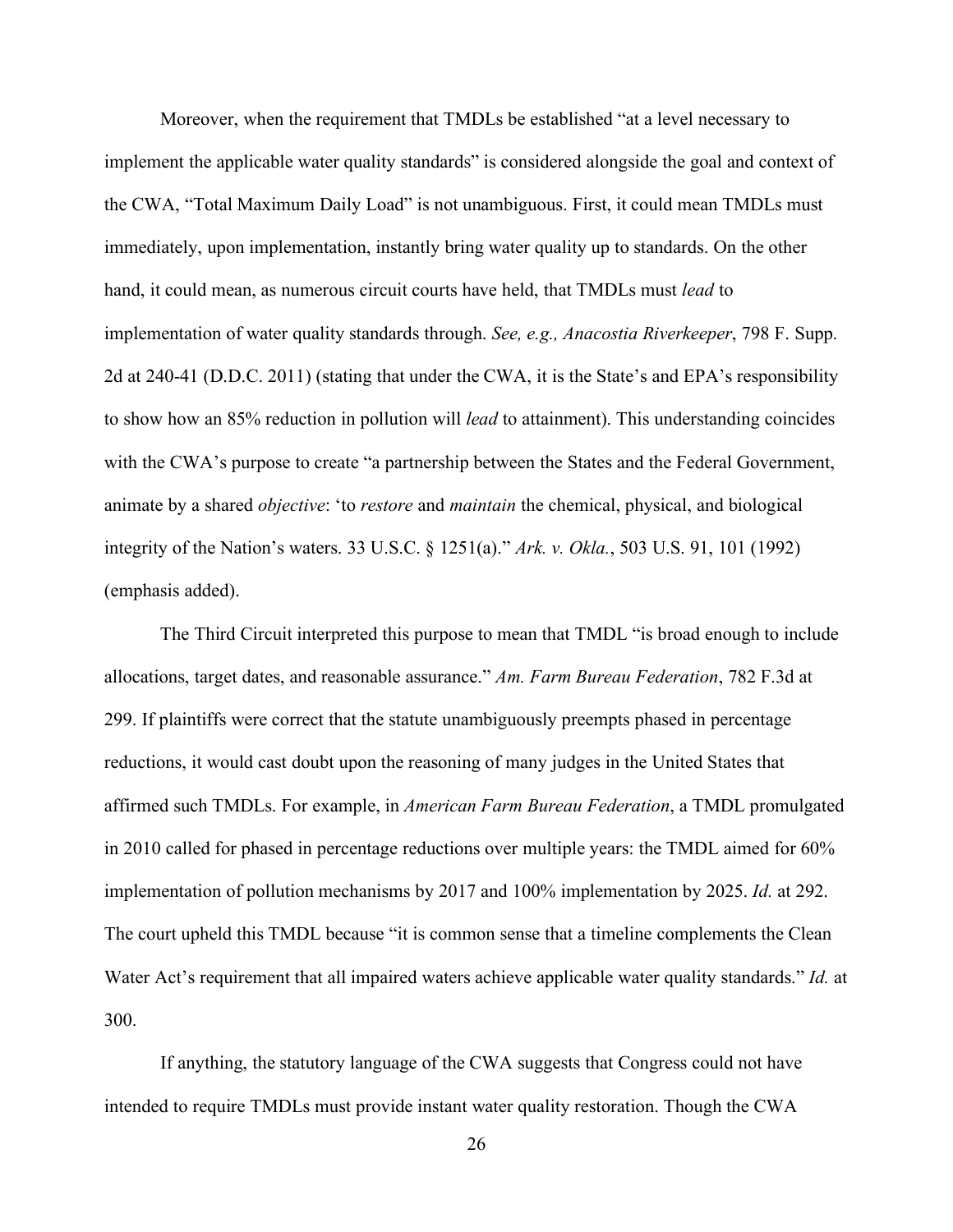requires a TMDL be established "at a level necessary to implement *the applicable water quality standards* with seasonal variations and a margin of safety," 33 U.S.C. § 1313(d)(1)(C) (emphasis added), per the Act's regulations, each water quality standard "defines the water quality goals of a water body, or a portion thereof, by designating the use or uses to be made of the water and by setting criteria necessary to protect the uses." 40 C.F.R. § 130.3. These two phrases can be read together to mean that a TMDL is meant to provide long-term protection and prevent levels of pollution that do not comply the designated used of the body of water. This suggests Congress did not expect for a TMDL to instantly remedy all previous and future pollution. Rather, the CWA can be interpreted to mean Congress intended for the TMDL to involve long-term strategy and planning for future discharges.

Since 33 U.S.C.  $\S$  1313(d)(1)(C) does not unambiguously address whether phased in percentage reductions violate the CWA, the analysis turns to *Chevron*'s second step. To pass this step, EPA's understanding that the CWA allows TMDLs with phased in percentage reductions merely must pass as a reasonable interpretation of the CWA. Upon analyzing 33 U.S.C. §  $1313(d)(1)(C)$  within the context of the CWA's legislative history, and considering the ramifications of a contrary interpretation, the EPA's interpretation of the provision is reasonable. EPA reasonably determined that a TMDL can involve phased in percentage reductions and be "at a level necessary to implement the applicable water quality standards" because Congress did not explicitly state a deadline for when a TMDLs must achieve these reductions. The District Court claimed that the CWA requires the restoration of all U.S. navigable waters by 1977. In supporting that assertion, the Court relied upon *Bethlehem Steel Corp. v. Train,* a case from 1976, which held that the CWA's July 1, 1977, deadline for effluent limitations of *point sources* to achieve "the best practicable control technology currently available" could not be changed. 544 F.2d 657, 661 (3d Cir. 1976). However, this holding has little weight here, as what is required for effluent limitations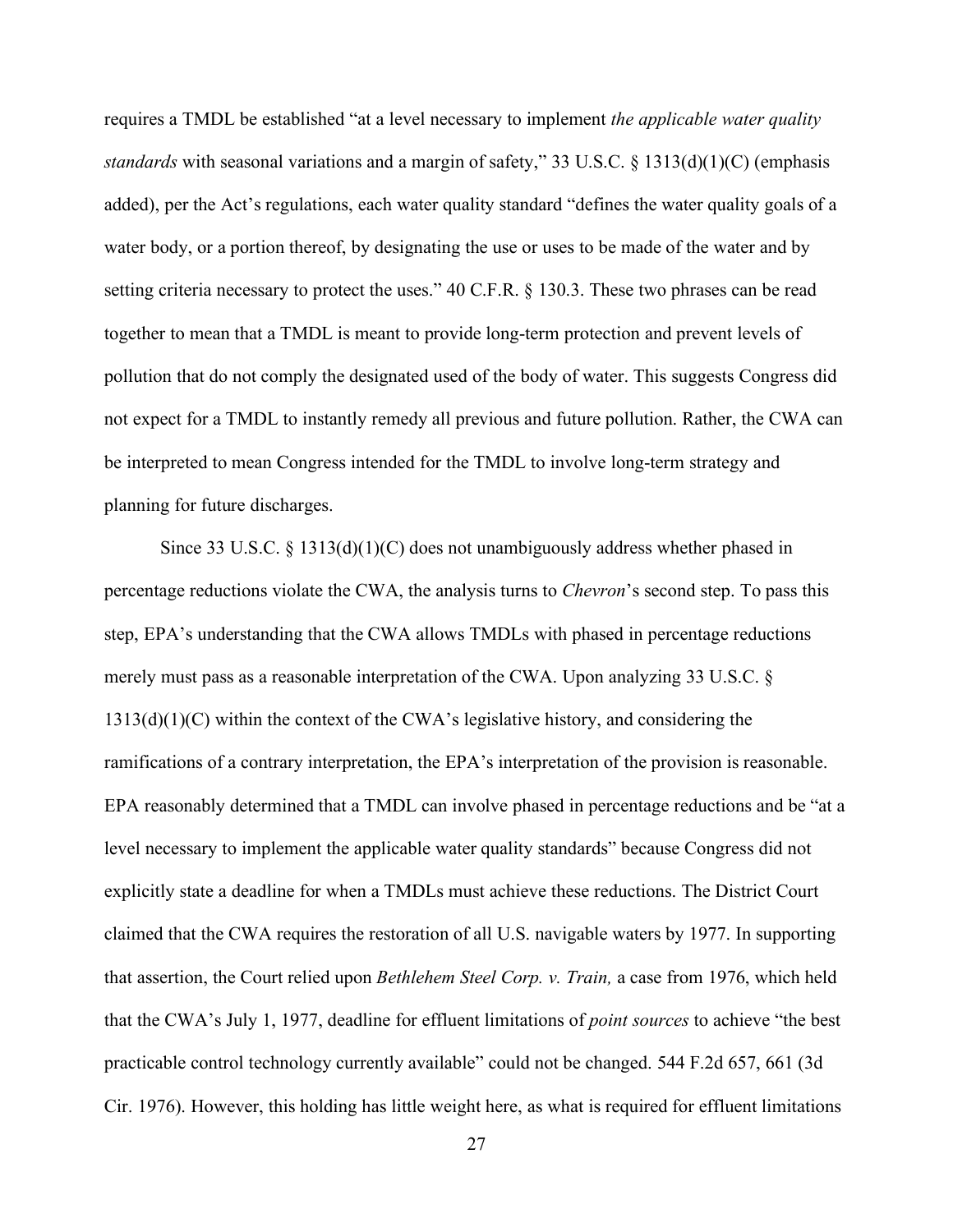is not necessarily required for TMDLs. Effluent limitations apply to point sources, whereas TMDLs also apply to non-point sources.

Also, the 1977 deadline required industries adopt the best technology *currently* available. In other words, industries were required to implement the best technology available in the mid to late 1970s. The fact that *Bethel*, a decision from 1976, held that this deadline could not be extended merely speaks to what industries were required to do in 1976. This ruling has no implications for when TMDLs set in the twenty first century much achieve water quality standards, as TMDLs which do not require industries utilize the best technology currently available. Rather, TMDLs, as the District Court itself stated, are more so informational programs than implementation programs. TMDLs are merely reduction targets, and the pollution limits necessary to achieve that reduction. Thus, although Congress set a 1977 deadline for point sources to implement the best technology available at that time, that deadline does not apply to TMDLs.

#### \*\*\*

The statutory language, purpose of the Act, and judicial disagreement all indicate Congress neither directly and unambiguously stated that TMDLs must be measured in strict daily limits, nor did Congress preclude phased-in percentage reductions. Furthermore, both interpretations were reasonable, as a contrary interpretation would have absurd implications for application of the CWA. Thus, the EPA's annual TMDL and phased in percentage reductions are consistent with the CWA.

# <span id="page-33-0"></span>**IV. The EPA's Incorporation of Nonpoint Source Best Management Practices to Offset Point Source Reductions was not Arbitrary and Capricious, as no Authority on Point Suggests Implementation Plans are Required in 40 C.F.R. § 130.2(i).**

As the District Court correctly concluded, the EPA's decision to interpret its own regulation 40 C.F.R. § 130.2(i) to suggest nonpoint source best management practices may offset point source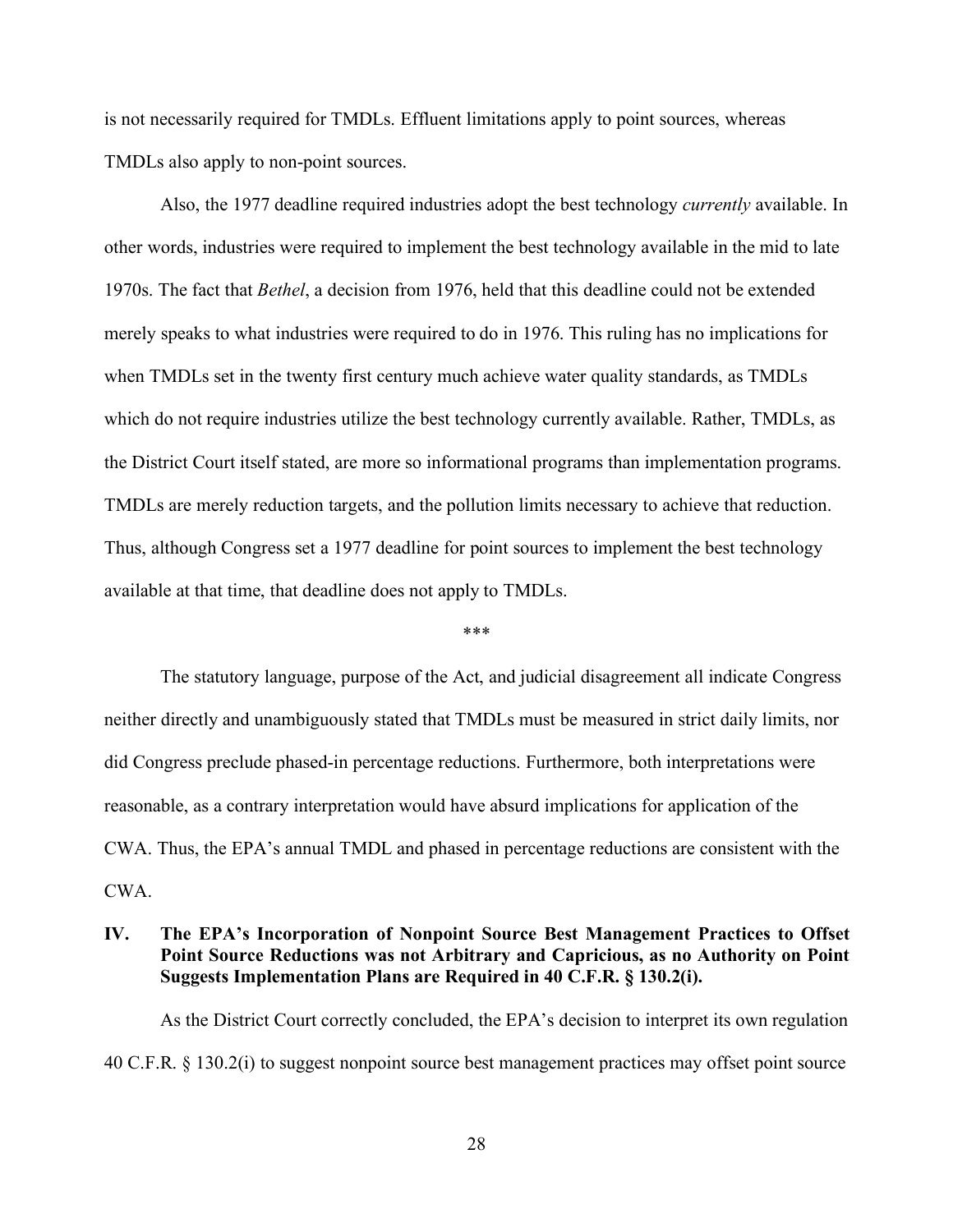reductions, even absent evidentiary proof of future implementation plans, was not arbitrary and capricious or an abuse of discretion.

Agency consideration of their own regulations are reviewed under the familiar arbitrary and capricious standard. *See Motor Vehicle Mfrs. Ass'n*, 463 U.S. at 43. Thus, the EPA's action here may be arbitrary and capricious if it "entirely failed to consider an important aspect of the problem [or] offered an explanation for its decision that runs counter to the evidence before the agency." *Id*. This standard is satisfied when an agency's explanation is transparent enough such that its "path may be reasonably discerned." *Bowman Transp., Inc. v. Ark.–Best Freight System, Inc.*, 419 U.S. 281, 286 (1974). This is considered a particularly "narrow scope of review . . . ." *FERC v. Elec. Power Supply Ass'n*, 136 S. Ct. 760, 764 (2016).

Contrary to the CLW's contentions, the EPA's interpretation of 40 C.F.R. § 130.2(i) is not reviewed under the unfamiliar "reasonable assurance" standard, despite what an outdated EPA guidance document may suggest. As the District Court concluded, a standard not codified in formal EPA regulations that was plucked from one guidance document created 25 years ago should not alter the standard of review here. This is especially true for TMDLs, as the guidance document advocates that reasonable assurance is appropriate for implementation, whereas TMDLs are simply for planning purposes. U.S. Environmental Protection Agency, *Guidance for Water Quality-Based Decisions: The TMDL Process*, 24 (1991), https://www.epa.gov/sites/default/files/2018- 10/documents/guidance-water-tmdl-process.pdf; *see also Conservation Law Found. v. EPA*, 2016 U.S. Dist. LEXIS 172117, 2016 WL 7217628, at \*6 (D.R.I. Dec. 13, 2016) (explaining TMDLs are used in planning processes). The opposition's absence of any precedential authority suggesting otherwise elucidates our point that implementation is not needed for a TMDL here.

### **CONCLUSION**

<span id="page-34-0"></span>Upon the foregoing, EPA respectfully requests this Court reverse the district court's partial